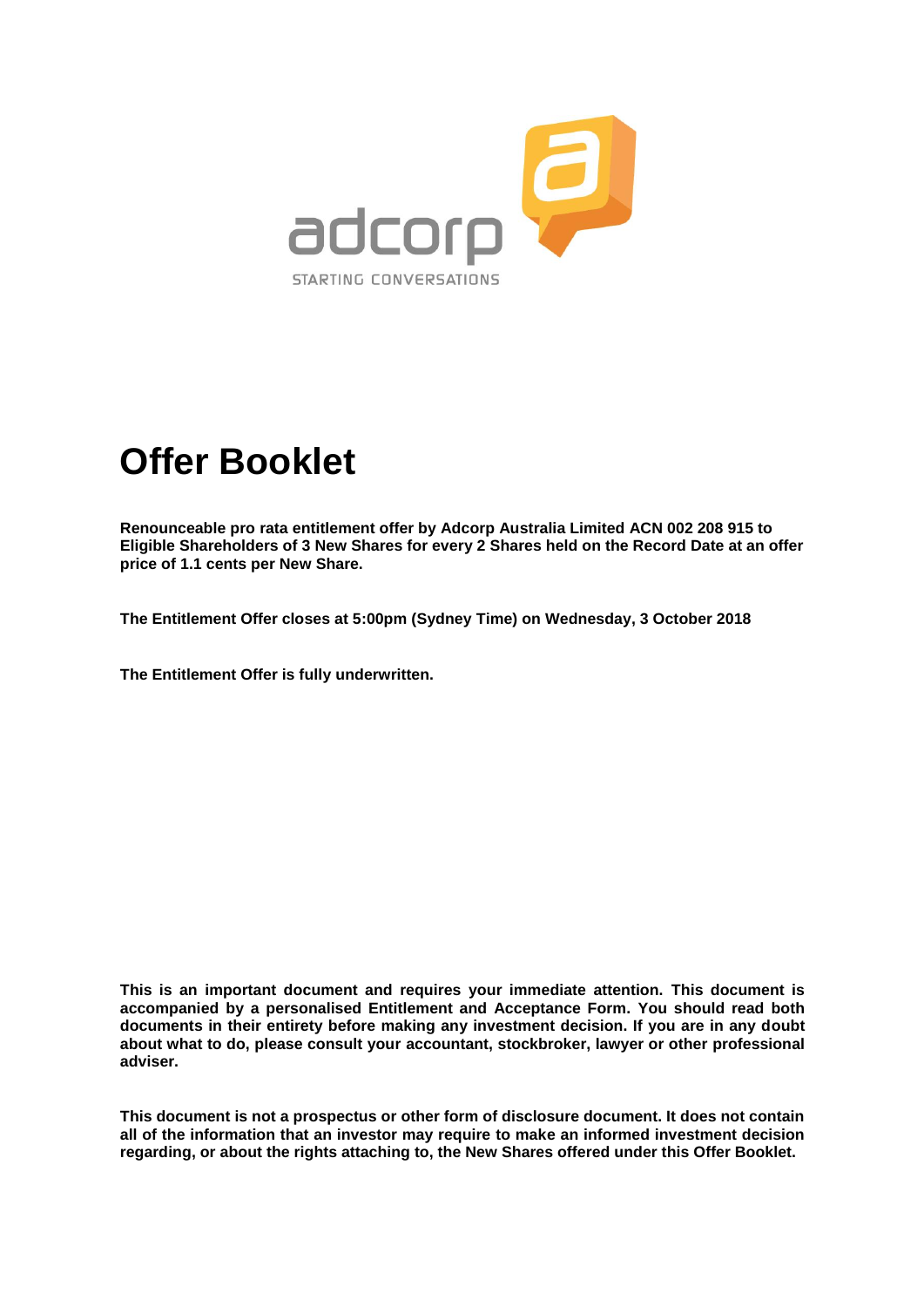# **TABLE OF CONTENTS**

| 3 <sup>1</sup> |  |
|----------------|--|
| 4              |  |
| 5              |  |
| 6              |  |
| 7 <sup>7</sup> |  |

#### **IMPORTANT INFORMATION**

This Offer Booklet has been prepared by Adcorp Australia Limited ACN 002 208 915 (**Adcorp** or **Company**) and is dated 11 September 2018. This Offer Booklet is not a prospectus or other disclosure document under the *Corporations Act 2001* (Cth) (**Corporations Act**) and has not been lodged with the Australian Securities and Investments Commission (**ASIC**). The Entitlement Offer contained in this Offer Booklet is being made without disclosure in accordance with section 708AA of the Corporations Act (as modified by ASIC Corporations (Non-Traditional Rights Issues) Instrument 2016/84).

Neither ASIC nor ASX, nor any of their officers or employees takes responsibility for this Offer Booklet, the Entitlement Offer or the merits of the investment to which the Entitlement Offer relates.

This Offer Booklet does not contain all of the information which would be required to be disclosed in a prospectus or product disclosure statement. This Offer Booklet does not constitute financial product advice and has been prepared without taking into account Eligible Shareholders' investment objectives, financial circumstances or particular needs. This Offer Booklet does not purport to contain all the information that Eligible Shareholders may require to make an informed investment decision regarding, or about the rights attaching to, the New Shares. If, after reading this Offer Booklet, you have any questions about the Entitlement Offer, you should contact your stockbroker, lawyer, accountant or other professional adviser.

Before deciding whether to apply for New Shares, each Eligible Shareholder should consider whether Adcorp is a suitable investment for them in light of their own investment objectives and financial circumstances and should seek professional advice from their accountant, stockbroker, lawyer or other professional adviser before deciding whether or not to invest.

#### **Investment Risks**

There are a number of risk factors that could potentially impact on Adcorp and its operations. For information about these risks, please refer to section [3](#page-17-0) *Investment Risks*. The potential tax effects of the Entitlement Offer will vary between investors. All investors should satisfy themselves of any possible tax consequences by consulting their own professional tax advisers. Applications for New Shares, including any Additional Shares, by Eligible Shareholders can only be made on the Entitlement and Acceptance Form sent to Eligible Shareholders which accompanies this Offer Booklet.

#### **Future performance and forward looking statements**

Applicants for New Shares should note that the past share price performance of Adcorp provides no guidance as to its future share price performance. Any financial information provided in this Offer Booklet is for illustrative purposes only and is not represented as being indicative of Adcorp's future financial performance.

Any forward looking statements in this Offer Booklet are based on Adcorp's current expectations about future events. They are subject to known and unknown risks, uncertainties and assumptions, many of which are outside the control of Adcorp and its Directors, which could cause actual results, performance or achievements to differ materially from future results, performance or achievements expressed or implied by any forward looking statements in this Offer Booklet.

#### **Ineligible Shareholders**

The Entitlement Offer is only made to Eligible Shareholders. The Entitlement Offer is not extended to, and no New Shares are offered or will be issued to, holders of Shares with registered addresses outside Australia and New Zealand (**Ineligible Shareholders**).

Adcorp considers it is unreasonable to extend the Entitlement Offer to Shareholders with registered addresses in jurisdictions outside Australia and New Zealand having regard to the small number and nominal value of New Shares that would be offered in such jurisdictions and the cost of complying with the legal and regulatory requirements in those jurisdictions.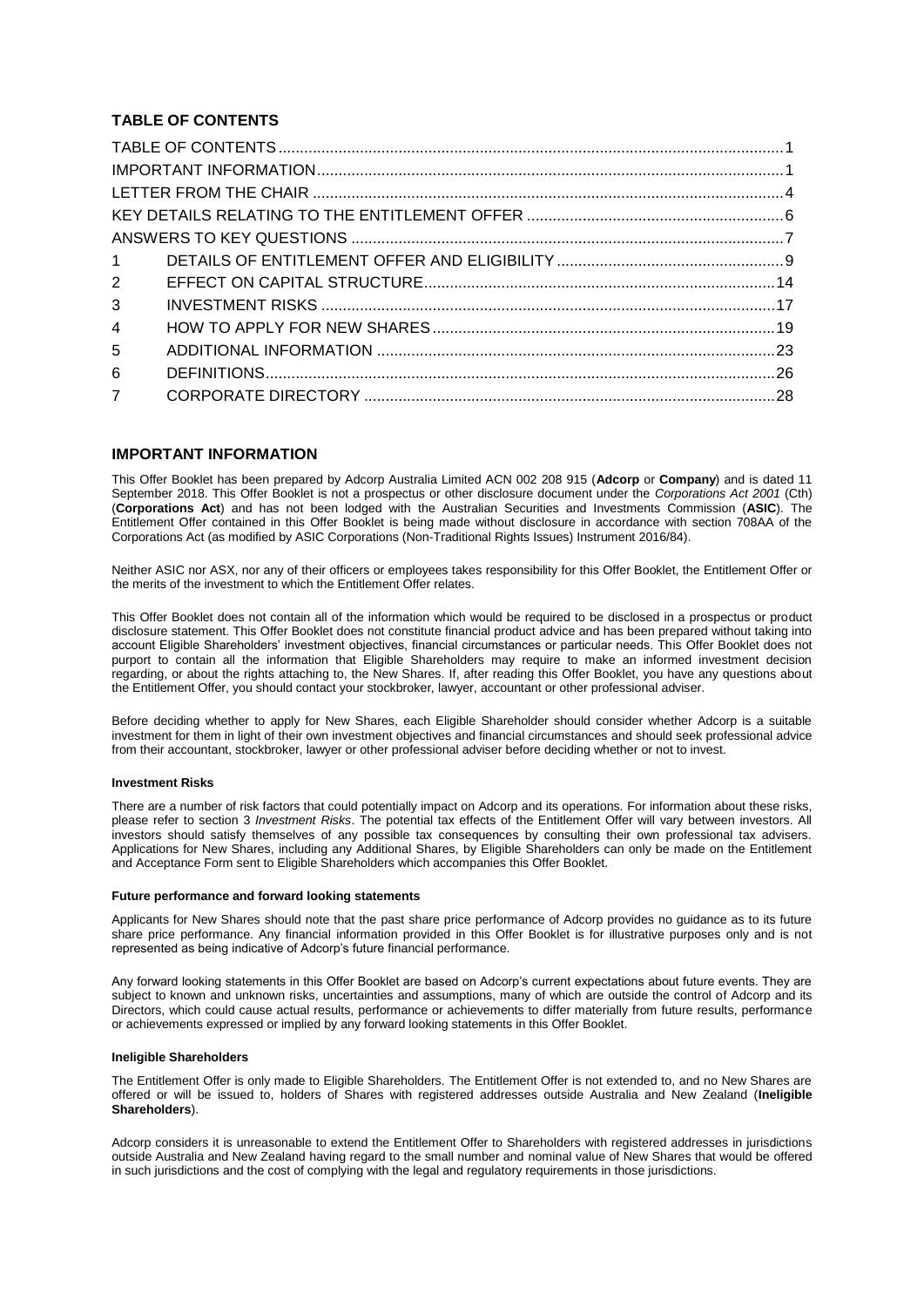The Company has appointed the Nominee for the purposes of section 615 of the Corporations Act to sell Entitlements or New Shares which would otherwise have been available to Ineligible Shareholders had they been eligible to participate in the Entitlement Offer. The Nominee will arrange for the proceeds of sale of Entitlements or New Shares (if any), net of expenses, to be distributed to Ineligible Shareholders in proportion to their shareholding at the Record Date. There is no guarantee that any proceeds will be realised from the sale of Entitlements or New Shares that would otherwise have been offered to Ineligible **Shareholders** 

#### **Foreign jurisdictions and restrictions on the distribution of this Offer Booklet**

No action has been taken to register or qualify this Offer Booklet, the New Shares, or the Entitlement Offer, or otherwise to permit a public offering of the New Shares, in any jurisdiction outside Australia and New Zealand.

This Offer Booklet and accompanying Entitlement and Acceptance Form do not, and are not intended to, constitute an offer of New Shares in any place outside Australia and New Zealand. The distribution of this Offer Booklet and the accompanying Entitlement and Acceptance Form outside of Australia and New Zealand may be restricted by law and persons who come into possession of this Offer Booklet and the accompanying Entitlement and Acceptance Form should seek advice on and observe those restrictions. Any failure to comply with those restrictions may constitute a violation of applicable securities laws. By applying for New Shares under this Offer Booklet, including by submitting the Entitlement and Acceptance Form or making a payment by BPAY®1 you represent and warrant that there has been no breach of such laws.

The Company disclaims all liabilities to such persons. Eligible Shareholders who are not resident in Australia or New Zealand are responsible for ensuring that taking up New Shares under the Entitlement Offer does not breach the selling restrictions set out in this Offer Booklet or otherwise violate the securities laws in the relevant overseas jurisdictions.

In particular, this Offer Booklet does not constitute an offer to sell, or the solicitation of an offer to buy, securities in the United States of America. The Entitlement Offer has not been, and will not be, registered under the *Securities Act of 1933* (US) or the securities laws of any State of the United States of America and is not being made in the United States of America or to persons resident in the United States of America. Without limitation, neither this Offer Booklet nor the accompanying Entitlement and Acceptance Form may be sent to investors in the United States of America or otherwise distributed in the United States of America.

The New Shares being offered to residents of New Zealand under this Offer Booklet are offered in reliance on the *Financial Markets Conduct (Incidental Offers) Exemption Notice 2016* (New Zealand). This Offer Booklet and the accompanying Entitlement and Acceptance Form have not been registered, filed or approved by any New Zealand regulatory authority. This Offer Booklet is not an investment statement or prospectus under New Zealand law and may not contain all the information that an investment statement or prospectus under New Zealand law is required to contain.

#### **Disclaimer**

No person is authorised to give any information, or to make any representation, in connection with the Entitlement Offer not contained in this Offer Booklet. Any information or representation not contained in this Offer Booklet may not be relied on as having been authorised by Adcorp, or its related bodies corporate, in connection with the Entitlement Offer. Except as required by law, and only to the extent so required, neither Adcorp, nor any other person, warrants the future performance of Adcorp or any return on any investment made under this Entitlement Offer.

Neither Adcorp's advisers nor any of their respective affiliates or related bodies corporate nor any of their respective directors, officers, partners, employees, representatives or agents has authorised or caused the issue of this Offer Booklet and they do not take any responsibility for the information set out in this Offer Booklet or any action taken by you on the basis of such information.

To the maximum extent permitted by law, Adcorp's advisers and their respective affiliates or related bodies corporate and any of their respective directors, officers, partners, employees, representatives or agents exclude and disclaim all liability for any expenses, losses, damages or costs incurred by you as a result of your participation in the Entitlement Offer or this Offer Booklet being inaccurate or incomplete in any way for any reason, whether by negligence or otherwise.

Neither Adcorp's advisers nor any of their respective affiliates or related bodies corporate nor any of their respective directors, officers, partners, employees, representatives or agents makes any recommendations as to whether you or your related parties should participate in the Entitlement Offer, nor do they make any representations or warranties to you concerning this Entitlement Offer, or any information contained in this Offer Booklet and you represent, warrant and agree that you have not relied on any statements made by any of Adcorp's advisers or any of their respective affiliates or related bodies corporate or any of their respective directors, officers, partners, employees, representatives or agents in relation to the New Shares or the Entitlement Offer generally.

Statements made in this Offer Booklet are made only as the date of this Offer Booklet. The information in this Offer Booklet remains subject to change without notice.

#### **Defined terms and abbreviations**

-

Terms and abbreviations used in this Offer Booklet are defined in section [6.](#page-26-0) References to sections are to sections of this Offer Booklet, unless otherwise stated.

<sup>&</sup>lt;sup>1 ®</sup> Registered to BPAY Pty Ltd ABN 69 079 137 518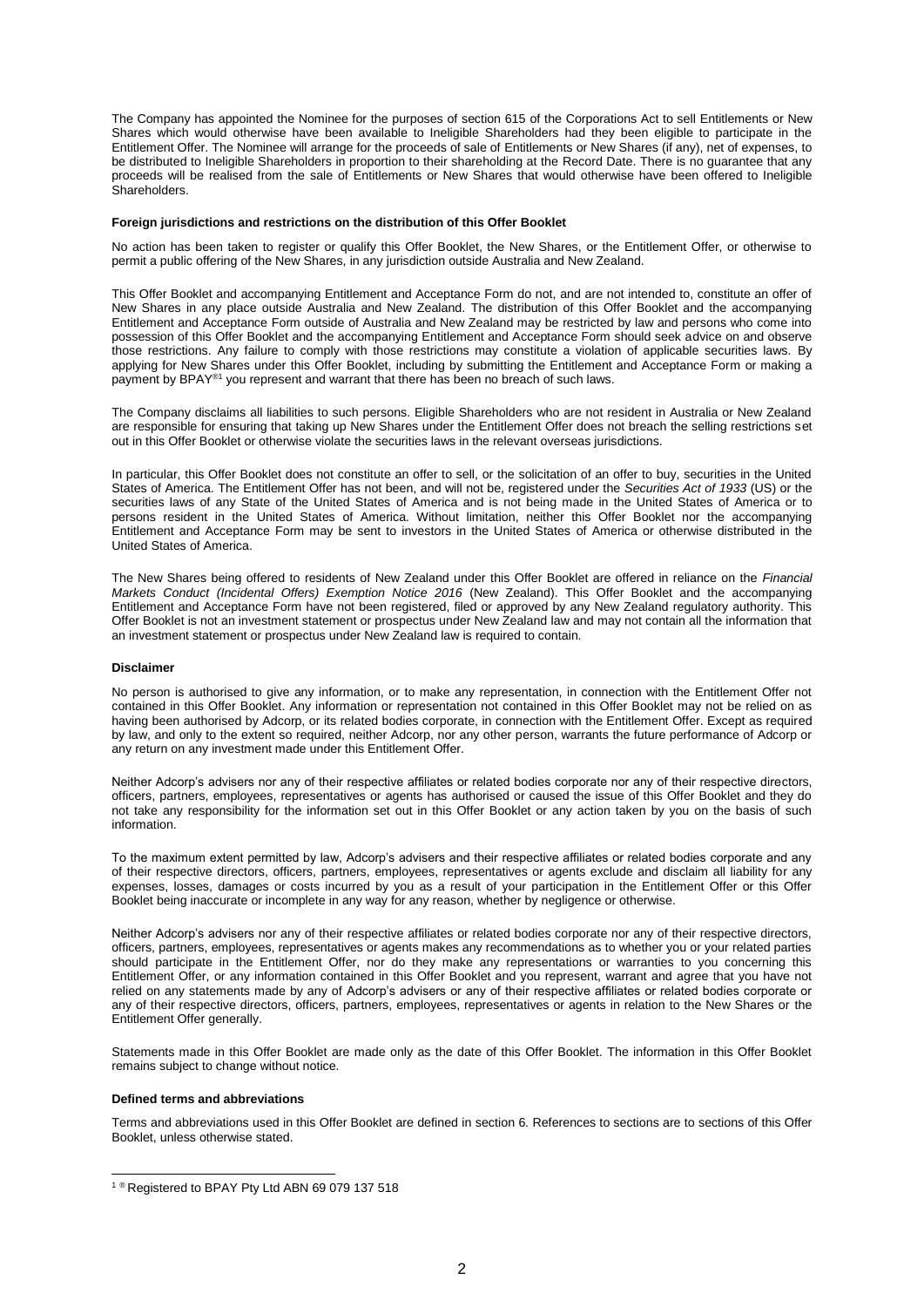#### **Queries**

If you have not received a personalised Entitlement and Acceptance Form or have any queries on how to complete the Entitlement and Acceptance Form, please contact the Company's share registry, Computershare Investor Services Pty Limited, on 1 300 855 080 (within Australia) or +61 3 9415 4000 (outside Australia) Monday to Friday during business hours before the Closing Date.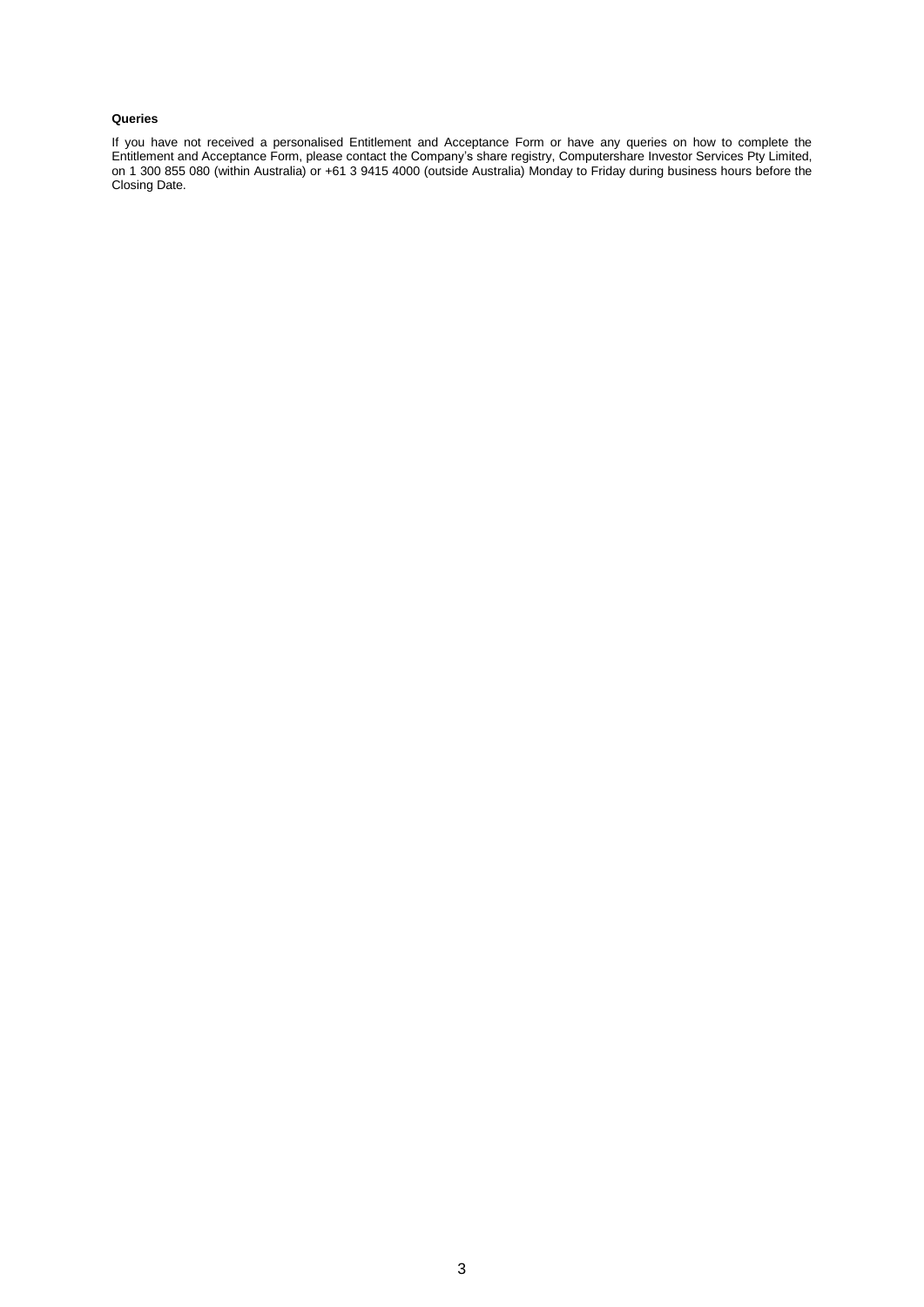# **LETTER FROM THE CHAIR**

11 September 2018

# Dear Shareholder,

On behalf of Adcorp Australia Limited (**Adcorp** or the **Company**), I am pleased to invite you to participate in a fully underwritten 3-for-2 renounceable pro rata entitlement offer (**Entitlement Offer**) at an offer price of 1.1 cents per New Share (**Offer Price**) to raise approximately \$3 million (before expenses). The Entitlement Offer was announced to ASX today, 11 September 2018.

Adcorp has over the past few years continued to restructure the business to match revenue to expenses however it has been constrained in making large scale change due to its weak balance sheet position. With the losses experienced by the business over the last three years this has further exacerbated the Company's inflexibility to pursue strategic objectives.

Today the Company has announced that following a strategic review of its operations it proposes to restructure its Australian business operations to create a newly branded, smaller yet profitable, strategic marketing solutions business. The new business together with Adcorp's other profitable operating divisions of New Zealand, Quadrant and Showrunner, and its 15% stake in Shootsta, is expected to generate both positive cashflows and positive EBITDA for the Adcorp group.

In conjunction with the business restructure the Company is undertaking the Entitlement Offer. The Board believes that the funds raised through the Entitlement Offer will provide the Company with adequate increased working capital to:

- allow for flexibility to operate the Company on a day-to-day basis;
- restructure operations and realign the cost base of the Company; and
- rebrand and reposition the business as a profitable strategic marketing solutions business,

with a view to creating a greater opportunity for future returns for Adcorp shareholders. Further details are provided in section [1.7](#page-11-0) *Use of Funds*.

In considering its funding options, Adcorp has considered further debt financing. However, Adcorp currently has two existing tranches of debt, both of which tend to be fully utilised by the Company (although utilisation fluctuates from time to time depending on the Company's invoicing and voluntary repayments made by the Company). The Company considers that further indebtedness at this time is not sensible, practical or realistic. The Board determined that pursuing the Entitlement Offer was in the best interests of the Company and its shareholders as it will allow all shareholders the opportunity to participate in acquiring further equity in the Company and avoid dilution of their existing shareholding.

Under the Entitlement Offer, Eligible Shareholders are being given the opportunity to subscribe for 3 New Shares for every 2 Shares held at 7:00pm (Sydney time) on Friday 14 September 2018 (**Record Date**) at the Offer Price of 1.1 cents per New Share.

The Offer Price represents an approximate discount of:

- 26.7% to the last trading price of Shares on the ASX on 10 September 2018 (being 1.5 cents);
- 26.7% to the one month volume weighted average price (**VWAP**) of Shares prior to 10 September 2018; and
- 16.1% to the three month VWAP of Shares prior to 10 September 2018.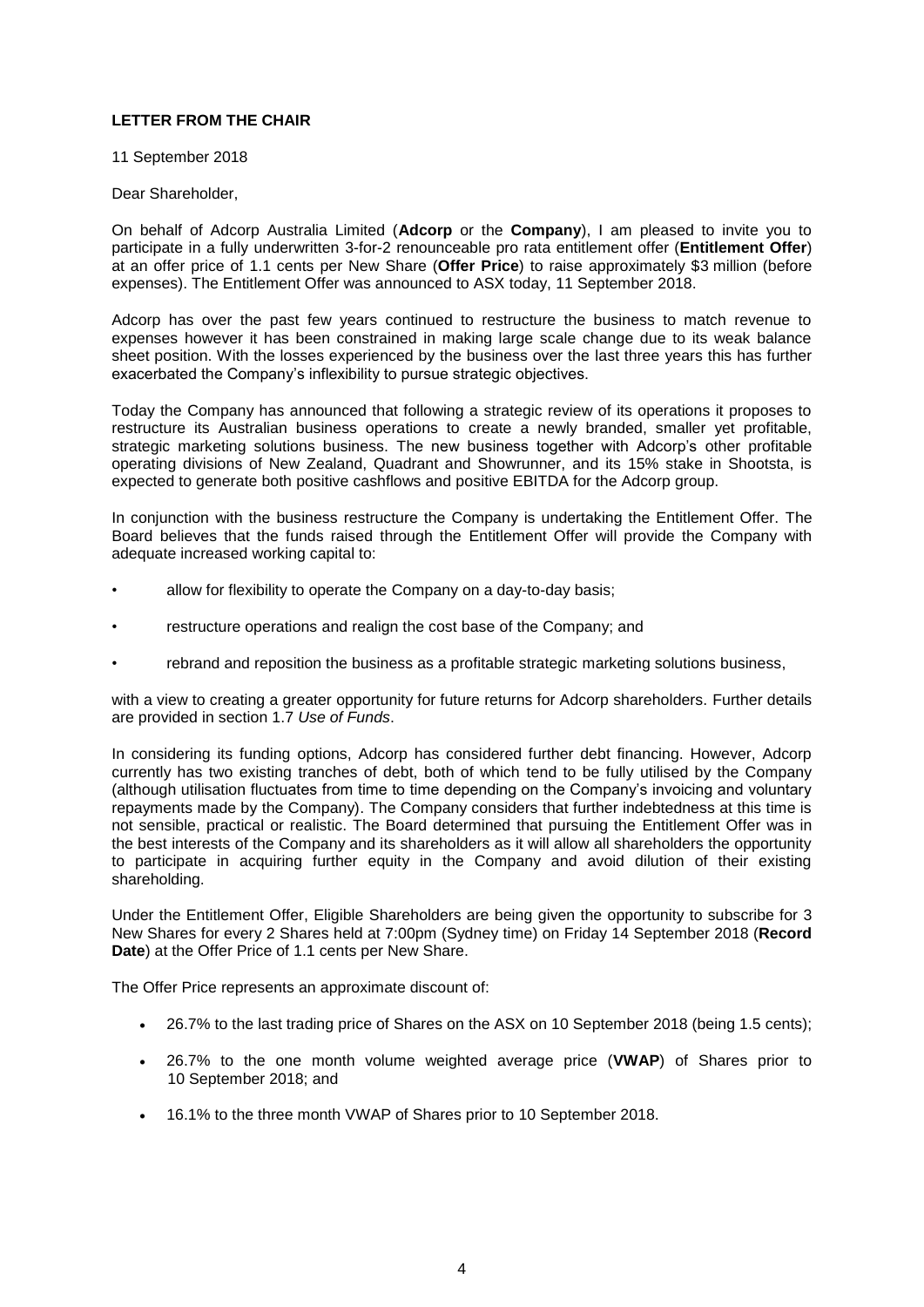Your Entitlements are renounceable. This means that Eligible Shareholders who do not take up all or any part of their Entitlements are able to trade their Entitlements on ASX or otherwise transfer their Entitlements off-market.

The Entitlement Offer is fully underwritten by MCO Nominees Pty Ltd ACN 609 094 724 as trustee for AAU Unit Trust (**MCO**), an entity associated with me, Ian Rodwell.

The Company has put in place a Shortfall Facility under which Eligible Shareholders can apply for New Shares in excess of their Entitlement. Any New Shares that are not taken up by Shareholders (whether on exercise of any Entitlement allocated under this Offer Booklet, or otherwise acquired from a Shareholder or under the Shortfall Facility) will be subscribed for by MCO as the underwriter of the Entitlement Offer.

The maximum number of New Shares which may be issued under the Entitlement Offer is 273,044,709.

This Offer Booklet contains important information about the Entitlement Offer, including a personalised Entitlement and Acceptance Form which details your entitlement to New Shares. If you are an Eligible Shareholder and you wish to apply for all or some of the New Shares making up your Entitlement, you must complete the accompanying Entitlement and Acceptance Form and lodge it together with a cheque or payment through BPAY®. If paying by BPAY®, you do not need to return the Entitlement and Acceptance Form.

This Offer Booklet should be read carefully and in its entirety before deciding whether or not to participate in the Entitlement Offer. In particular, you should consider the risks outlined in section [3](#page-17-0) *Investment Risks*.

If you have any questions in respect of the Entitlement Offer, please consult your stockbroker, accountant, lawyer or other professional adviser.

On behalf of the Board of Adcorp, I invite you to consider this investment opportunity and thank you for your ongoing support of our Company.

Yours Sincerely

Mr Ian Rodwell **Chair**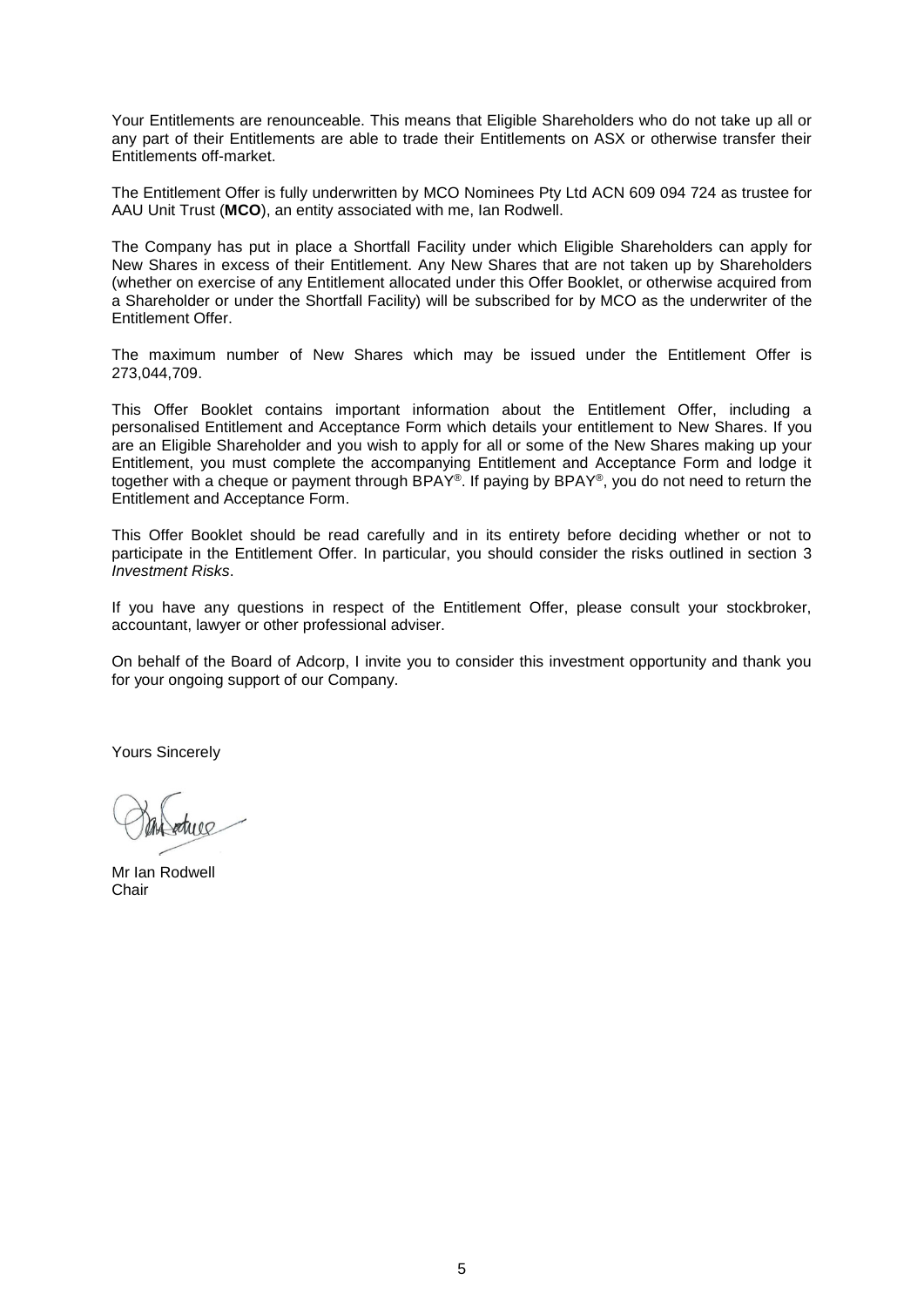# **KEY DETAILS RELATING TO THE ENTITLEMENT OFFER**

| Key data relating to the Entitlement Offer                                                                                                                                                        |                                                            |
|---------------------------------------------------------------------------------------------------------------------------------------------------------------------------------------------------|------------------------------------------------------------|
| <b>Entitlement Offer</b>                                                                                                                                                                          | 3 New Shares for every 2 Shares held<br>on the Record Date |
| Offer Price per New Share                                                                                                                                                                         | \$0.011 (1.1 cents)                                        |
| Discount of the Offer Price to the last trading price of<br>Adcorp on the ASX on 10 September 2018 (being the<br>last day on which Shares traded before announcement of<br>the Entitlement Offer) | 26.7%                                                      |
| Maximum number of New Shares to be offered under the<br>Entitlement Offer                                                                                                                         | 273.044.709                                                |
| Proceeds from the Entitlement Offer (before expenses)                                                                                                                                             | approximately \$3 million                                  |

| Summary of key Entitlement Offer dates**                                                                    |                                                                    |
|-------------------------------------------------------------------------------------------------------------|--------------------------------------------------------------------|
| Announcement of the Entitlement Offer<br>Lodgement of section 708AA cleansing notice                        | Tuesday, 11 September 2018                                         |
| Entitlements start trading on a deferred settlement basis<br>Securities quoted on an "ex"-entitlement basis | Thursday, 13 September 2018                                        |
| <b>Record Date</b>                                                                                          | 7:00pm (Sydney time) on Friday, 14<br>September 2018               |
| Despatch of Offer Booklet and Entitlement and<br><b>Acceptance Forms</b><br><b>Entitlement Offer opens</b>  | Wednesday, 19 September 2018                                       |
| Entitlements trading ends                                                                                   | Wednesday, 26 September 2018                                       |
| <b>Closing Date</b>                                                                                         | 5:00pm (Sydney time) Wednesday, 3<br>October 2018, unless extended |
| Notify ASX of Shortfall                                                                                     | Monday, 8 October 2018                                             |
| Allotment of New Shares                                                                                     | Wednesday, 10 October 2018                                         |
| Trading of New Shares expected to commence on ASX                                                           | Thursday, 11 October 2018                                          |
| Holding statements expected to be despatched to<br>Shareholders                                             | Friday, 12 October 2018                                            |

*\*\* These dates are indicative only and are subject to change. Adcorp reserves the right, subject to the Corporations Act and the*  Listing Rules, to amend this indicative timetable. In particular, Adcorp reserves the right to extend the Closing Date, accept late *applications under the Entitlement Offer (either generally or in particular cases) and to withdraw or vary the Entitlement Offer without prior notice. Any extension of the Closing Date will have a consequential effect on the date for the allotment of New Shares. Adcorp will consult with the Underwriter in relation to any change to this indicative timetable and any such change may require the consent of the Underwriter.*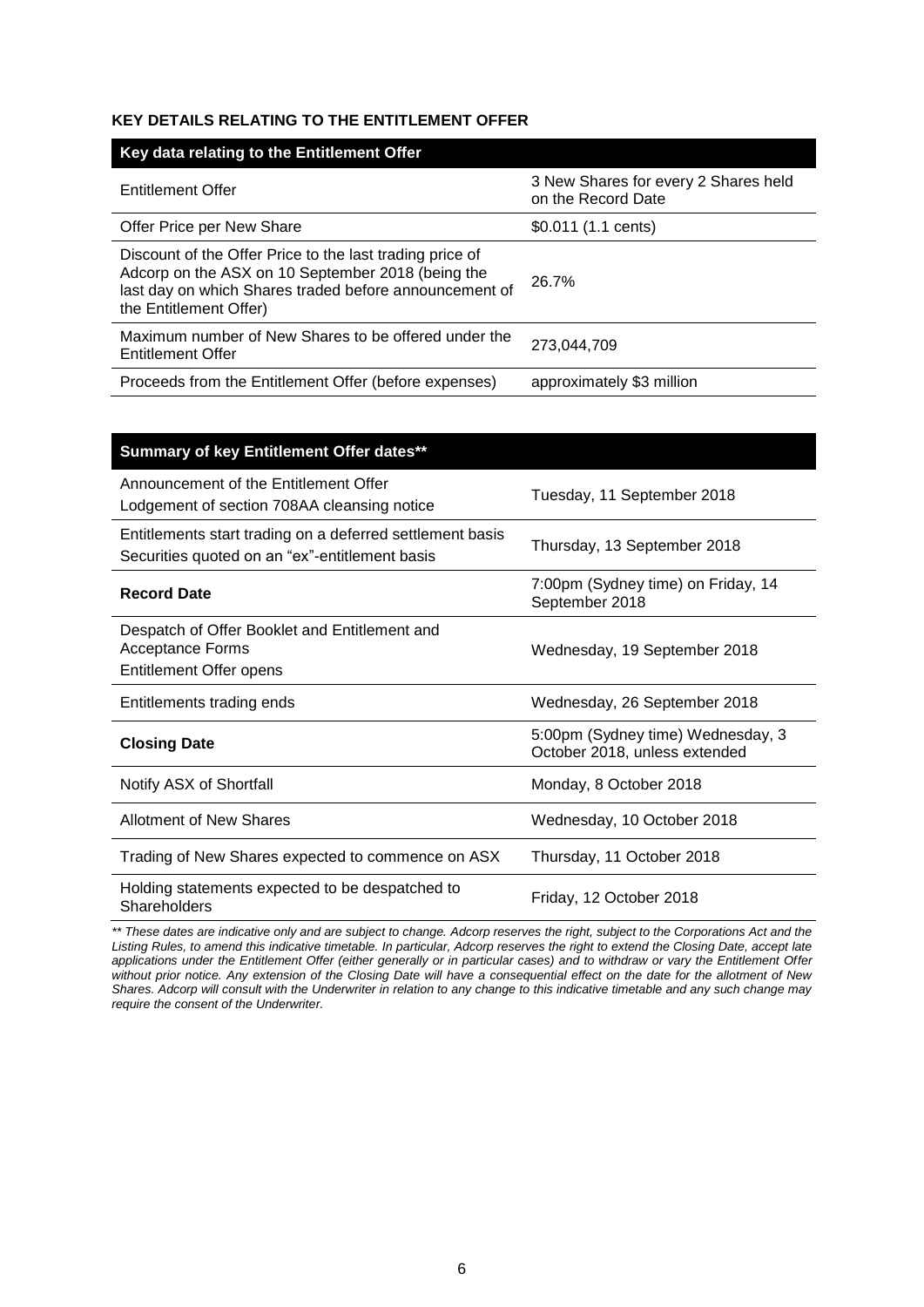# **ANSWERS TO KEY QUESTIONS**

| Question                                                      | <b>Answer</b>                                                                                                                                                                                                                                                                                                                                                                                                                                                                                  | <b>Further Information</b> |
|---------------------------------------------------------------|------------------------------------------------------------------------------------------------------------------------------------------------------------------------------------------------------------------------------------------------------------------------------------------------------------------------------------------------------------------------------------------------------------------------------------------------------------------------------------------------|----------------------------|
| What is the Entitlement<br>Offer?                             | The Entitlement Offer constitutes the offer of<br>3 New Shares for every 2 Shares held at the<br>Record Date, at an Offer Price of 1.1 cents<br>per New Share.                                                                                                                                                                                                                                                                                                                                 | Section 1.1                |
| Who can participate in the<br><b>Entitlement Offer?</b>       | Only Eligible Shareholders can participate in<br>the Entitlement Offer.                                                                                                                                                                                                                                                                                                                                                                                                                        | Section 1.2                |
|                                                               | Eligible Shareholders are shareholders of<br>Adcorp with a registered address in Australia<br>or New Zealand and who are registered<br>holders of Shares at 7:00pm (Sydney Time)<br>on the Record Date.                                                                                                                                                                                                                                                                                        |                            |
| How much do I have to pay<br>to participate in the            | The Offer Price for each New Share is<br>$1.1$ cents.                                                                                                                                                                                                                                                                                                                                                                                                                                          | Section 1.5                |
| <b>Entitlement Offer?</b>                                     | You may subscribe for all, or part, of your<br>Entitlement. You may also subscribe for<br>additional New Shares in excess of your<br>Entitlement under the Shortfall Facility up to<br>the maximum of your Entitlement (see below<br>and section 1.12).                                                                                                                                                                                                                                        |                            |
| What are the terms of the<br>New Shares?                      | <b>New</b><br>Shares<br>The<br>issued<br>under<br>the<br>Entitlement Offer will rank equally with all<br>existing Shares.                                                                                                                                                                                                                                                                                                                                                                      | Section 1.15               |
| What is the purpose of the<br><b>Entitlement Offer?</b>       | Proceeds from the Entitlement Offer will be<br>used to provide the Company with adequate<br>increased working capital to allow for<br>flexibility to operate the Company on a day-<br>to-day basis, to restructure operations and<br>realign the cost base of the Company and to<br>rebrand and reposition the business as a<br>marketing<br>profitable<br>strategic<br>solutions<br>business, with a view to creating a greater<br>opportunity for future returns for Adcorp<br>shareholders. | Section 1.7                |
| Is the Entitlement Offer<br>underwritten?                     | The Entitlement Offer is fully underwritten by<br>MCO Nominees Pty Ltd ACN 609 094 724<br>as trustee for AAU Unit Trust, an entity<br>associated with Mr Ian Rodwell. Mr Ian<br>Rodwell is the major shareholder, a non-<br>executive<br>director and Chair<br>of<br>the<br>Company.                                                                                                                                                                                                           | Section 1.11               |
| Can I apply for New Shares<br>in excess of my<br>Entitlement? | Yes. Eligible Shareholders who take up their<br>full Entitlement under the Entitlement Offer<br>may apply for more New Shares than the<br>number shown on their Entitlement and<br>Acceptance Form (up to a maximum of their<br>original entitlement, i.e. 3 additional New<br>Shares for 2 existing Shares held).<br>Applications for Additional Shares will be<br>considered in accordance with the rules of<br>the Shortfall Facility.                                                      | Section 1.12               |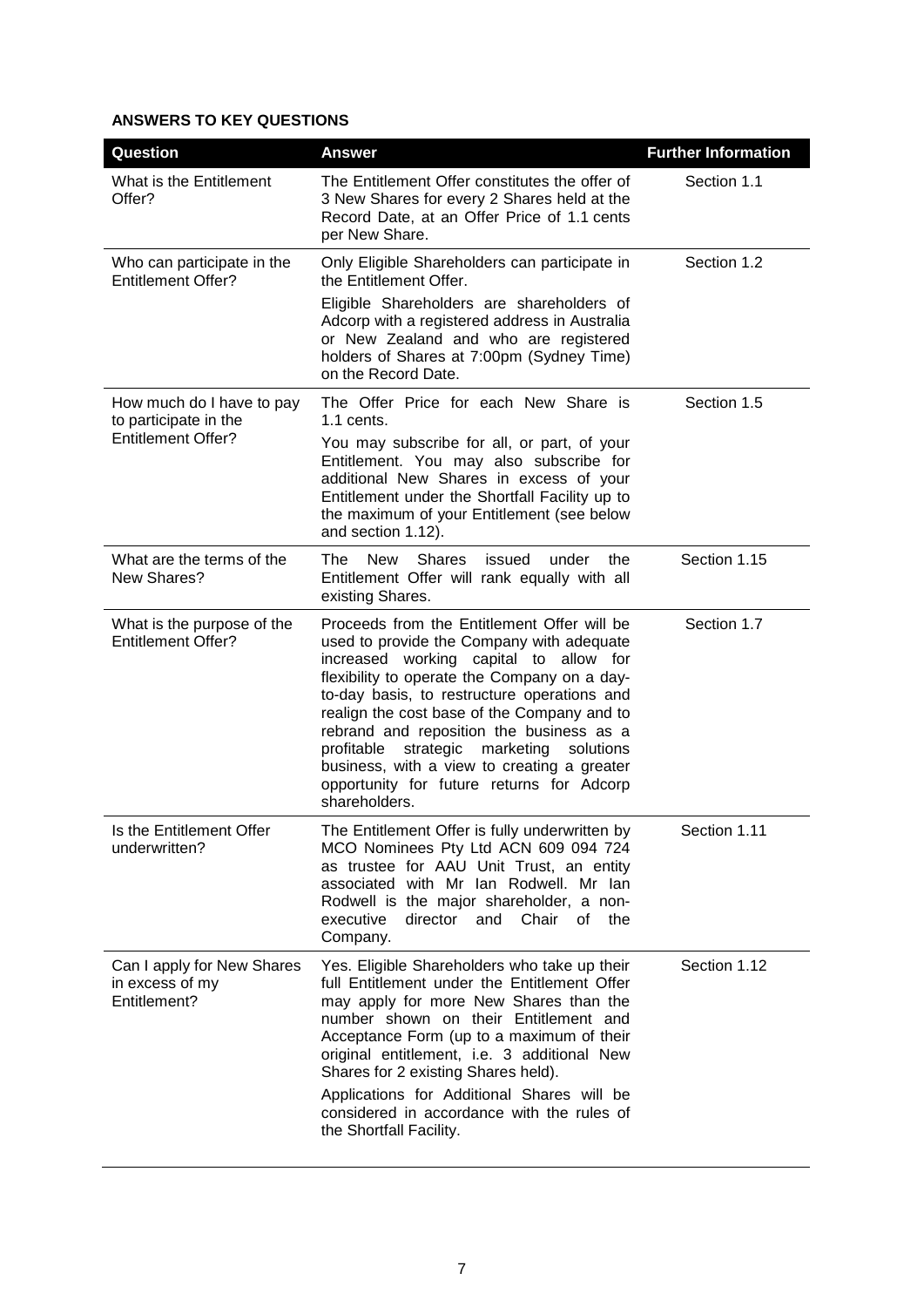| Question                                                                                                | <b>Answer</b>                                                                                                                                                                                                                                                                                                                                                                                                                                                        | <b>Further Information</b> |  |  |
|---------------------------------------------------------------------------------------------------------|----------------------------------------------------------------------------------------------------------------------------------------------------------------------------------------------------------------------------------------------------------------------------------------------------------------------------------------------------------------------------------------------------------------------------------------------------------------------|----------------------------|--|--|
| What are the risks<br>associated with applying for<br>New Shares under the<br><b>Entitlement Offer?</b> | An investment in Adcorp involves general<br>risks associated with any investment in the<br>share market, including that the price of New<br>Shares may rise or fall.                                                                                                                                                                                                                                                                                                 |                            |  |  |
|                                                                                                         | There are also a number of risk factors, both<br>specific to Adcorp and of a general nature,<br>which may affect the future operating and<br>financial performance of Adcorp and the<br>value of an investment in Adcorp.                                                                                                                                                                                                                                            |                            |  |  |
|                                                                                                         | Shareholders are recommended to review<br>each of these risks carefully before making<br>any investment decision regarding New<br>Shares.                                                                                                                                                                                                                                                                                                                            |                            |  |  |
| What are my options under                                                                               | You may:                                                                                                                                                                                                                                                                                                                                                                                                                                                             | Section 4                  |  |  |
| the Entitlement Offer?                                                                                  | 1.<br>take up all of your Entitlement and, if<br>you choose to do so, apply for<br>Additional Shares; or                                                                                                                                                                                                                                                                                                                                                             |                            |  |  |
|                                                                                                         | 2.<br>take up part of your Entitlement and<br>allow the balance of your Entitlement<br>to lapse; or                                                                                                                                                                                                                                                                                                                                                                  |                            |  |  |
|                                                                                                         | 3.<br>take up part of your Entitlement and<br>sell or transfer the remaining part of<br>your Entitlement; or                                                                                                                                                                                                                                                                                                                                                         |                            |  |  |
|                                                                                                         | 4.<br>sell or transfer all of your Entitlement;<br><b>or</b>                                                                                                                                                                                                                                                                                                                                                                                                         |                            |  |  |
|                                                                                                         | 5.<br>do nothing and allow all of your<br>Entitlement to lapse.                                                                                                                                                                                                                                                                                                                                                                                                      |                            |  |  |
|                                                                                                         | Any Entitlement to New Shares not taken up<br>by Eligible Shareholders will either be issued<br>under the Shortfall Facility or taken up by the<br>Underwriter.                                                                                                                                                                                                                                                                                                      |                            |  |  |
| How do I accept my<br>Entitlement?                                                                      | If you are an Eligible Shareholder, and you<br>wish to apply for all or some of the New<br>Shares making up your Entitlement, you<br>complete<br>the<br>must<br>accompanying<br>Entitlement and Acceptance Form and lodge<br>it together with a cheque or payment through<br>BPAY <sup>®</sup> for the Application Monies. If paying<br>by BPAY®, you do not need to return the<br>Entitlement and Acceptance Form.<br>Please refer to section 4 for further details | Section 4.2                |  |  |
|                                                                                                         | on how to accept your Entitlement.<br>If you have not received a personalised<br>Entitlement and Acceptance Form, or if you<br>have any queries about how to accept your<br>Entitlement, please contact the Company's<br>share registry, Computershare Investor<br>Services Pty Ltd, on 1 300 855 080 (within<br>Australia) or +61 3 9415 400 (outside<br>Australia) Monday to Friday during business<br>hours before the Closing Date.                              |                            |  |  |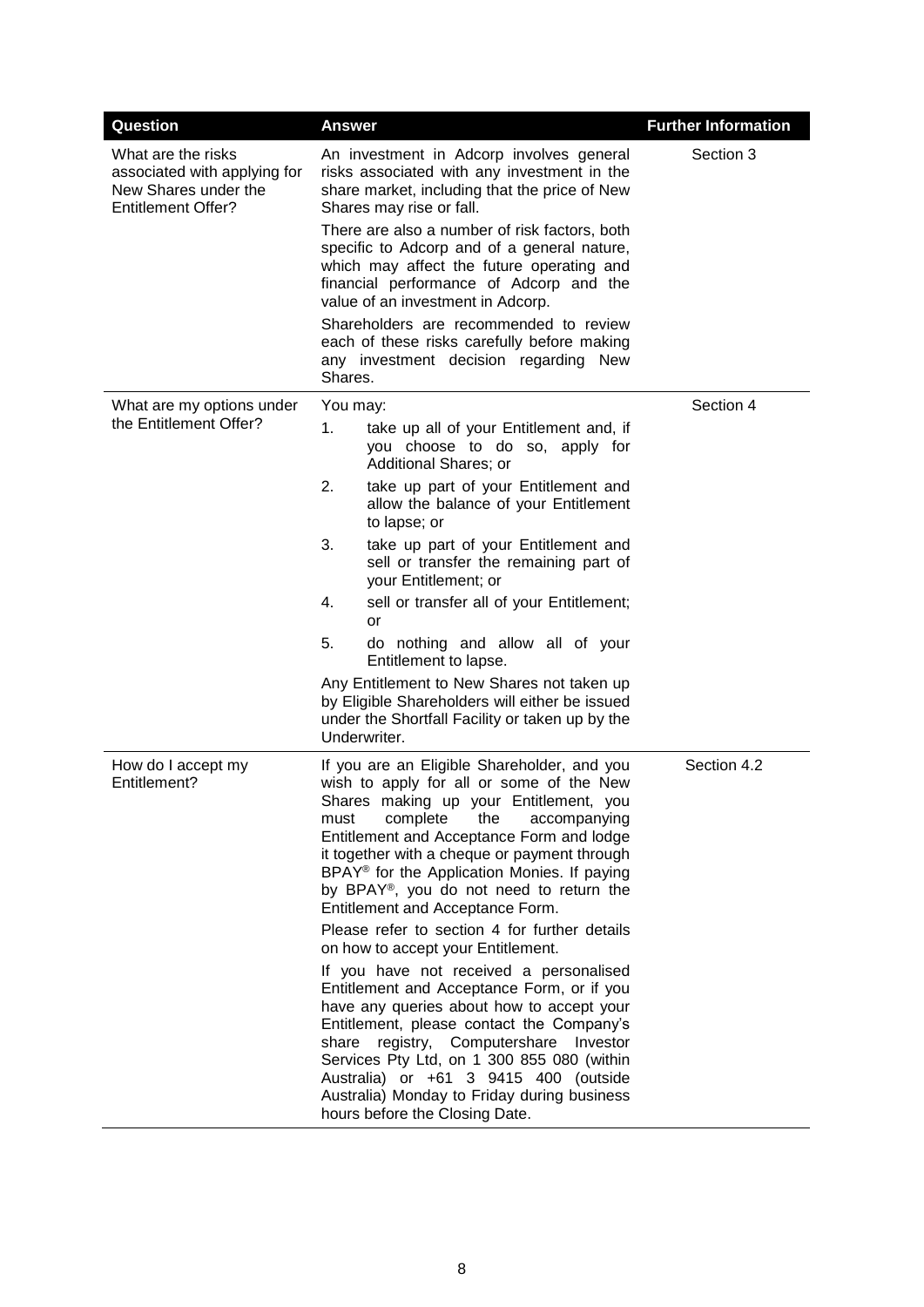| Question                                                    | <b>Answer</b>                                                                                                                                                                                                                                                             | <b>Further Information</b> |  |
|-------------------------------------------------------------|---------------------------------------------------------------------------------------------------------------------------------------------------------------------------------------------------------------------------------------------------------------------------|----------------------------|--|
| Can I sell or transfer my<br>Entitlement?                   | Yes. The Entitlement Offer is renounceable<br>and Eligible Shareholders may sell, trade or<br>transfer all or part of their Entitlement on<br>ASX or off-market.                                                                                                          | Section 1.9                |  |
| How do I trade my<br>Entitlements on ASX or off-<br>market? | If you wish to sell some or all of your<br>Entitlement on ASX, then please contact<br>your stockbroker.                                                                                                                                                                   | Section 4.6                |  |
|                                                             | If you wish to transfer all or part of your<br>Entitlements to a person off-market (i.e.<br>other than by trading your Entitlements on<br>ASX), you must complete and forward:                                                                                            |                            |  |
|                                                             | a Standard Renunciation Form (which<br>you can obtain from the Share<br>Registry); and                                                                                                                                                                                    |                            |  |
|                                                             | your Entitlement and Acceptance<br>Form,                                                                                                                                                                                                                                  |                            |  |
|                                                             | to the Share Registry before the expiration of<br>the Trading Period                                                                                                                                                                                                      |                            |  |
| How can I obtain further<br>information?                    | If you are in any doubt as to what to do in<br>connection with the Entitlement Offer,<br>Adcorp recommends that you seek advice<br>from your financial or other professional<br>including<br>possible<br>adviser,<br>any<br>tax<br>consequences of the Entitlement Offer. |                            |  |

# **1 DETAILS OF ENTITLEMENT OFFER AND ELIGIBILITY**

#### <span id="page-9-0"></span>**1.1 Overview of the Entitlement Offer**

Adcorp is undertaking the Entitlement Offer under which it is offering Eligible Shareholders the opportunity to subscribe for 3 New Shares for every 2 Shares held at an Offer Price of 1.1 cents per New Share (**Offer Price**).

Under the Entitlement Offer, Eligible Shareholders are invited to subscribe for 3 New Shares for every 2 Shares held at 7:00pm (Sydney time) on Friday 14 September 2018 (**Record**  Date) at the Offer Price.

The Entitlement Offer opens on Wednesday 19 September 2018 and will close at 5:00pm (Sydney time) Wednesday 3 October 2018, unless extended (**Closing Date**).

The number of New Shares to which you are entitled to subscribe for is shown on the accompanying Entitlement and Acceptance Form. Fractional Entitlements (if any) have been rounded up to the nearest whole Entitlement. You may also wish to apply for additional New Shares under the Shortfall Facility set out in section [1.12.](#page-12-0)

#### <span id="page-9-1"></span>**1.2 Eligibility to participate in the Entitlement Offer**

A person will be eligible to participate in the Entitlement Offer if:

- (1) the person was a registered holder of Shares at the Record Date; and
- (2) the person's registered address is in Australia or New Zealand.

Adcorp reserves the right to determine whether a shareholder is an Eligible Shareholder or an Ineligible Shareholder.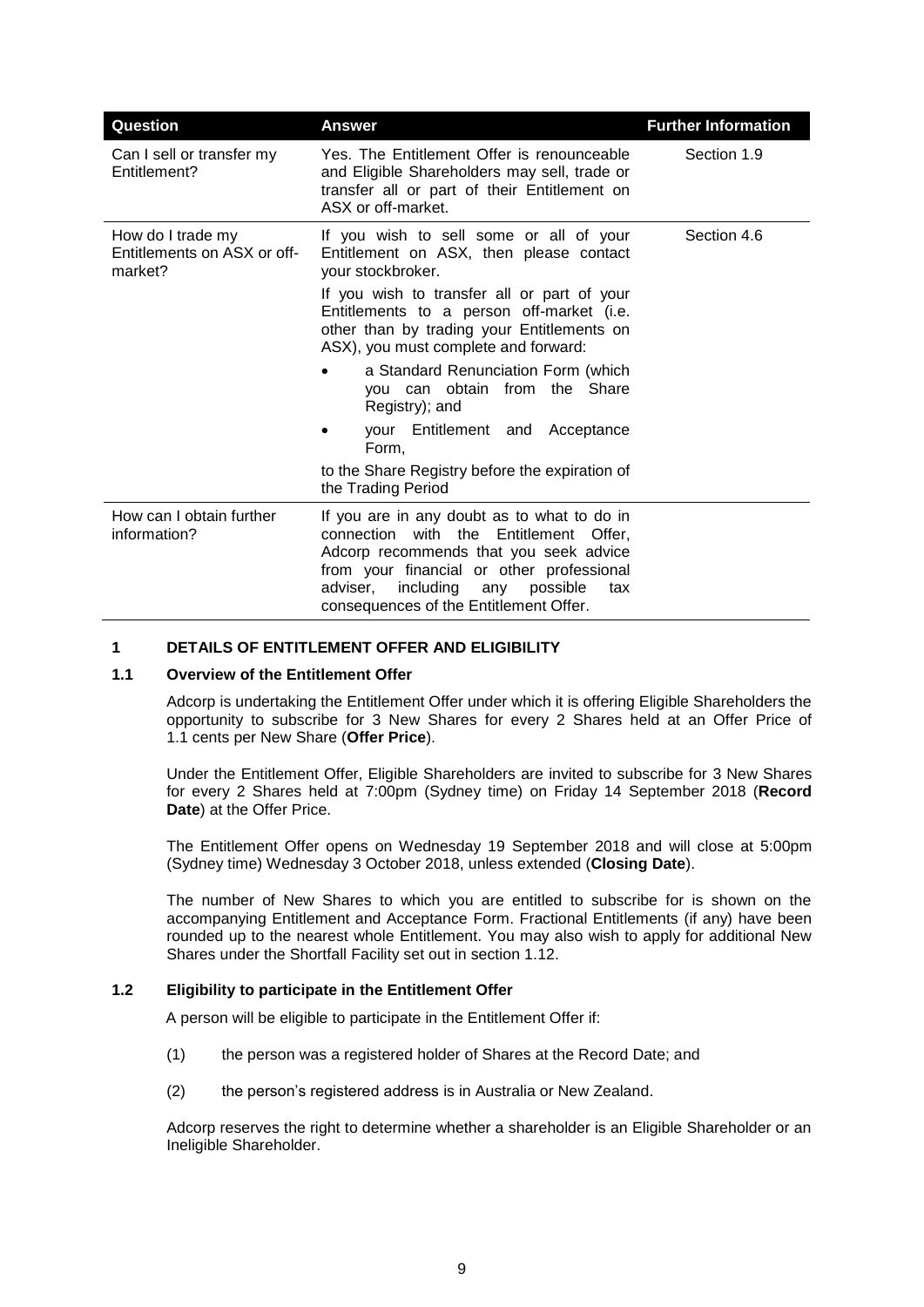# **1.3 Shareholders outside Australia and New Zealand**

The Company has determined that it is not practical for holders of Shares with registered addresses in jurisdictions other than Australia and New Zealand (**Ineligible Shareholders**) to participate in the Entitlement Offer, having regard to the number and value of New Shares that would be offered to those persons and the costs of complying with the regulatory requirements in those jurisdictions.

To the extent that a person holds Shares on behalf of another person resident outside Australia or New Zealand, it is that person's responsibility to ensure that any acceptance complies with all applicable foreign laws.

#### **1.4 Appointment of nominee on behalf of Ineligible Shareholders**

The Company has appointed Veritas Securities Limited (AFSL 297043) (**Veritas**) (**Nominee**) as nominee for the purposes of section 615 of the Corporations Act to sell Entitlements or New Shares which would otherwise have been available to Ineligible Shareholders had they been eligible to participate in the Entitlement Offer.

The Nominee will have the absolute and sole discretion to determine the timing, price at which the Entitlements or New Shares may be sold and the manner of such sale. The Nominee will arrange for the proceeds of sale of Entitlements or New Shares (if any), net of expenses, to be distributed to Ineligible Shareholders in proportion to their shareholding at the Record Date.

If the Entitlements of Ineligible Shareholders cannot be sold or are otherwise allowed to lapse, any New Shares that could have potentially been issued pursuant to the Entitlements do not form part of the Shortfall.

There is no guarantee that the Nominee will be able to sell the Entitlements or New Shares at a price that will result in Ineligible Shareholders receiving any net proceeds for Entitlements or New Shares such that Ineligible Shareholders may receive no value for their Entitlements or New Shares.

The Company and the Nominee will not be liable for the failure to sell the Entitlements or New Shares of the Ineligible Shareholders or the failure to sell the Entitlements or New Shares at any particular price. If there is no viable market for the Entitlements or New Shares, the Entitlements of the Ineligible Shareholders will be allowed to lapse and the New Shares of the Ineligible Shareholders will not be issued.

# <span id="page-10-0"></span>**1.5 Offer Price**

The Offer Price payable for each New Share is 1.1 cents which represents a 26.7% discount to the closing market price of Shares on ASX on 10 September 2018 (being the last day on which Shares traded prior to the announcement of the Entitlement Offer on 11 September 2018).

Eligible Shareholders will not be obliged to pay brokerage or other fees in respect of New Shares acquired under the Entitlement Offer, although the Company may pay certain professional and other fees to third parties.

Eligible Shareholders should note that the market price of Shares may rise and fall between the date of this Entitlement Offer and the date when New Shares are allotted under the Entitlement Offer. Accordingly, the price you pay per New Share pursuant to this Entitlement Offer may be either higher or lower than the market price of Shares at the time of this Entitlement Offer or at the time the New Shares are allotted under this Entitlement Offer.

Adcorp recommends that you monitor the price of Shares, which can be found on the ASX website at www.asx.com.au (ASX code: AAU).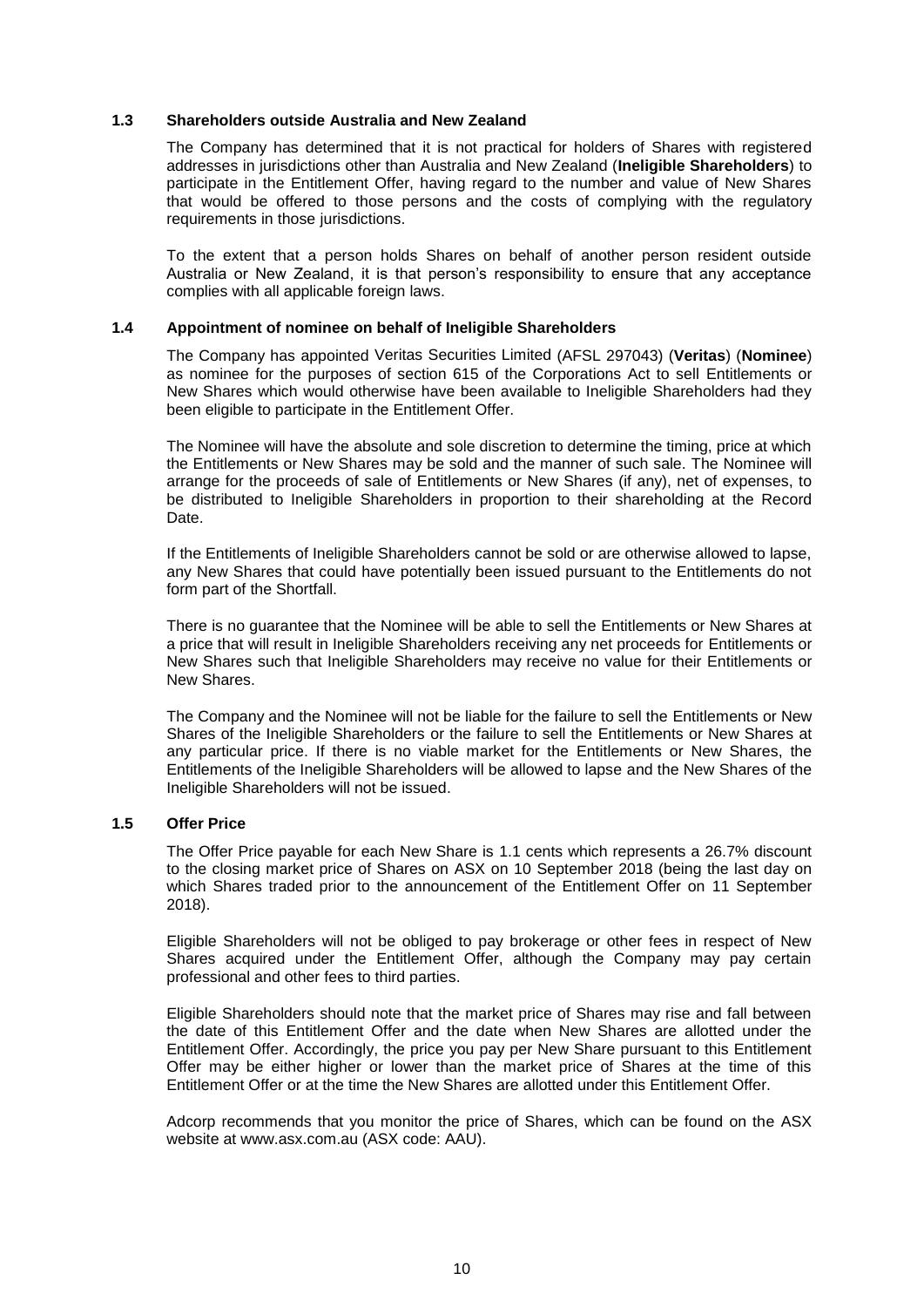# **1.6 Closing Date**

The Entitlement Offer is scheduled to close at 5:00pm (Sydney time) Wednesday 3 October 2018, unless extended. Please refer to section [4](#page-19-0) for details on how to accept your **Entitlement** 

Please note that Adcorp reserves the right, subject to the Corporations Act and the Listing Rules, to amend the Closing Date of the Entitlement Offer. Any extension of the Closing Date will have a consequential effect on the date for the allotment of New Shares.

#### <span id="page-11-0"></span>**1.7 Use of funds**

The total amount to be raised under the Entitlement Offer is approximately \$3 million (before expenses). The proceeds of the Entitlement Offer will be used to provide the Company with adequate increased working capital to:

- allow for flexibility to operate the company on a day-to-day basis
- restructure operations and realign the cost base; and
- rebrand and reposition the business as a profitable strategic marketing solutions business,

with a view to creating a greater opportunity for future returns for Adcorp shareholders.

Moreover, the proceeds of the Entitlement Offer will substantially improve the working capital position and balance sheet ratios of Adcorp.

#### **1.8 No cooling off rights**

Cooling off rights do not apply to an investment in New Shares. You cannot withdraw your Application once it has been accepted.

#### <span id="page-11-2"></span>**1.9 Renounceable offer**

The Entitlement Offer is made on a renounceable basis and, accordingly, Eligible Shareholders may sell, trade or transfer all or part of their Entitlement on ASX or off-market.

Information on how your Entitlements may be sold on ASX is set out in section [4.6\(1\).](#page-23-1) You may also transfer all or some of your Entitlements to another person off-market (i.e. other than through ASX). Details of how you may transfer your Entitlements off-market are set out in section [4.6\(2\).](#page-23-2)

Any portion of your Entitlements that you do not exercise, trade, sell or transfer will lapse and the New Shares, the subject of those Entitlements, will form part of the Shortfall and be taken up either by Eligible Shareholders under the Shortfall Facility or the Underwriter pursuant to the Underwriting Agreement.

#### **1.10 Minimum Subscription**

There is no minimum subscription for the Entitlement Offer.

#### <span id="page-11-1"></span>**1.11 Entitlement Offer fully underwritten**

The Company has entered into an Underwriting Agreement with the Underwriter for the Entitlement Offer. The terms of the Underwriting Agreement are summarised in section [5.2.](#page-24-0)

The Underwriter will take up New Shares not subscribed for by Shareholders under the Entitlement Offer including the Shortfall Facility.

If there is a Shortfall, the underwriting could result in the voting power of the Underwriter (and entities associated with it) in the Company increasing from the current level of approximately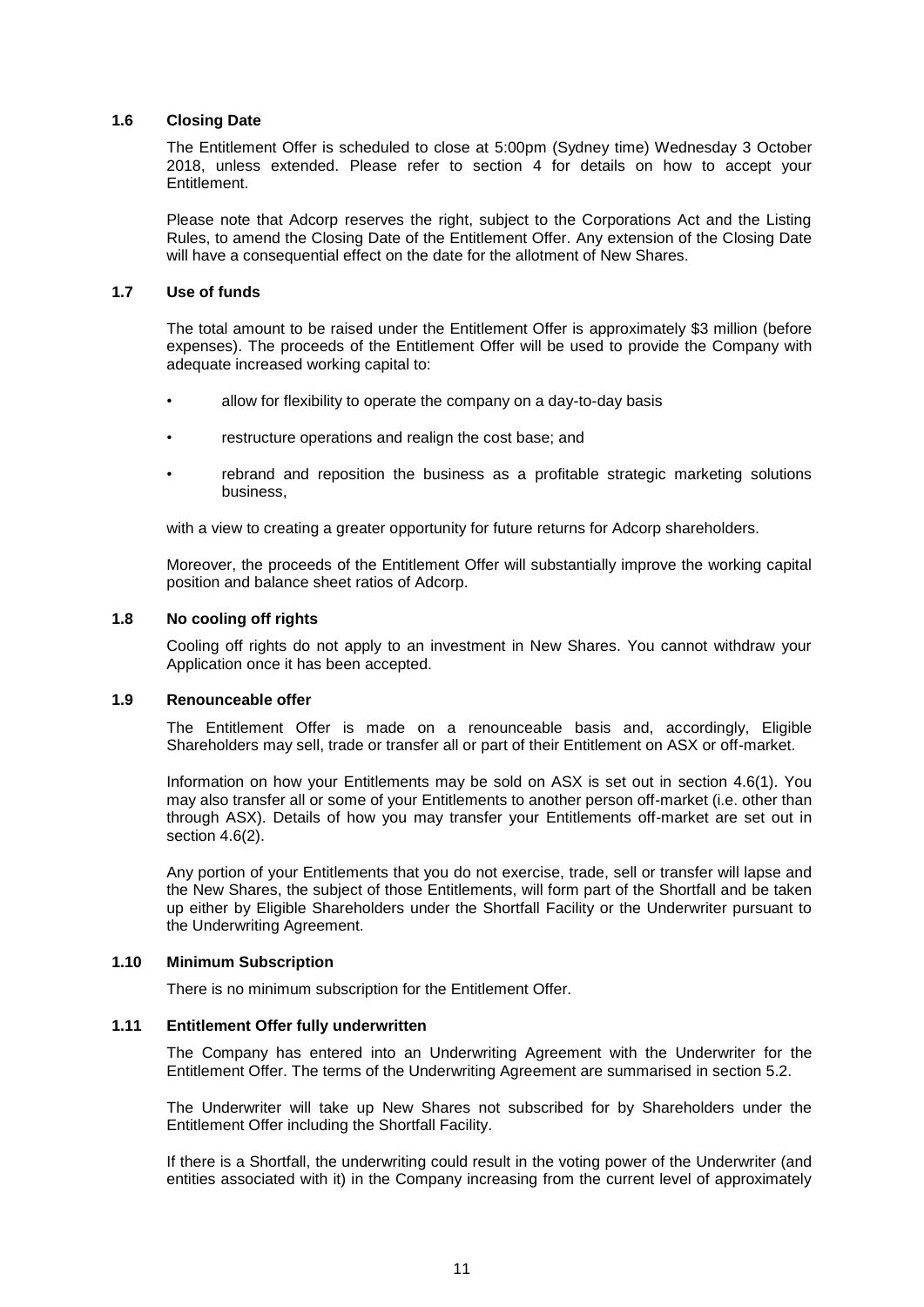74.34% up to a maximum of 89.73% (please refer to section [2.6](#page-16-0) for further information on the control effects).

# <span id="page-12-0"></span>**1.12 Shortfall Facility**

Subject to the Corporations Act and the requirements of the Listing Rules, Eligible Shareholders who subscribe for their full Entitlement may apply for more New Shares than the number shown on their Entitlement and Acceptance Form. That is, those Shareholders may apply for Additional Shares up to a maximum of the proportion of their original entitlement, i.e. 3 New Shares for every 2 existing Shares. The issue price of each Additional Share will be the Offer Price (i.e. the same price for New Shares as under the Entitlement Offer).

If a Shortfall exists following the closing of the Offer, Applications for Additional Shares will be considered in accordance with the rules of the Shortfall Facility.

Eligible Shareholders may apply for Additional Shares by entering the number of Additional Shares they wish to subscribe for in the field marked *Number of Additional New Shares applied for:* of the Entitlement and Acceptance Form (please refer to section [4.3](#page-20-0) for further information).

The Directors intend to accept all Applications for Additional Shares. If the Shortfall is oversubscribed the Directors intend to allocate Additional Shares to Eligible Shareholders pro rata in proportion to their respective shareholdings. In that circumstance, there is no guarantee that you will receive Additional Shares and the Directors do not represent that any Application for Additional Shares will be successful. This means an Eligible Shareholder may receive a lesser number of Additional Shares than the Eligible Shareholder applied for. If the number of Additional Shares allotted to an Eligible Shareholder is less than the number applied for by that Eligible Shareholder, surplus Application Monies will be refunded in full. Interest will not be paid on monies refunded. The Directors may exercise a discretion with respect to the allocation of Additional Shares under the Shortfall to ensure there is no breach of the law or the ASX Listing Rules with respect to the issue of Additional Shares under the Shortfall Facility.

Mr Rodwell will excuse himself from any Board discussion or resolution regarding the allocation of Additional Shares under the Shortfall Facility. Mr Rodwell, the other Directors and any of their respective associated entities are not eligible to participate in the Shortfall. The Company will ensure that Mr Rodwell and his associated entities are not given any priority with respect to the allocation of any of the Shortfall.

Additional Shares to be issued under the Shortfall Facility will be allotted at the same time as the New Shares under the Entitlement Offer are allotted.

#### **1.13 Quotation and Trading**

Adcorp has applied to the ASX for official quotation of the New Shares in accordance with the Listing Rule requirements. ASX has advised Adcorp that official quotation of the New Shares will be granted subject to compliance with certain usual conditions and deferred to a date to be decided by ASX. If ASX does not grant quotation of the New Shares, Adcorp will repay all Application Monies (without interest).

#### **1.14 Allotment of New Shares including Additional Shares**

Adcorp expects to issue the New Shares, including any Additional Shares which the Directors exercise their discretion to allot, on or before Wednesday 10 October 2018 and expects to despatch holding statements for New Shares including any Additional Shares on or before Friday 12 October 2018. Quotation of New Shares including any Additional Shares which the Directors exercise their discretion to allot, is expected to commence on Thursday 11 October 2018.

Applications Monies will be held in trust for applicants until New Shares including any Additional Shares are allotted. Interest earned on Applications Monies will be for the benefit of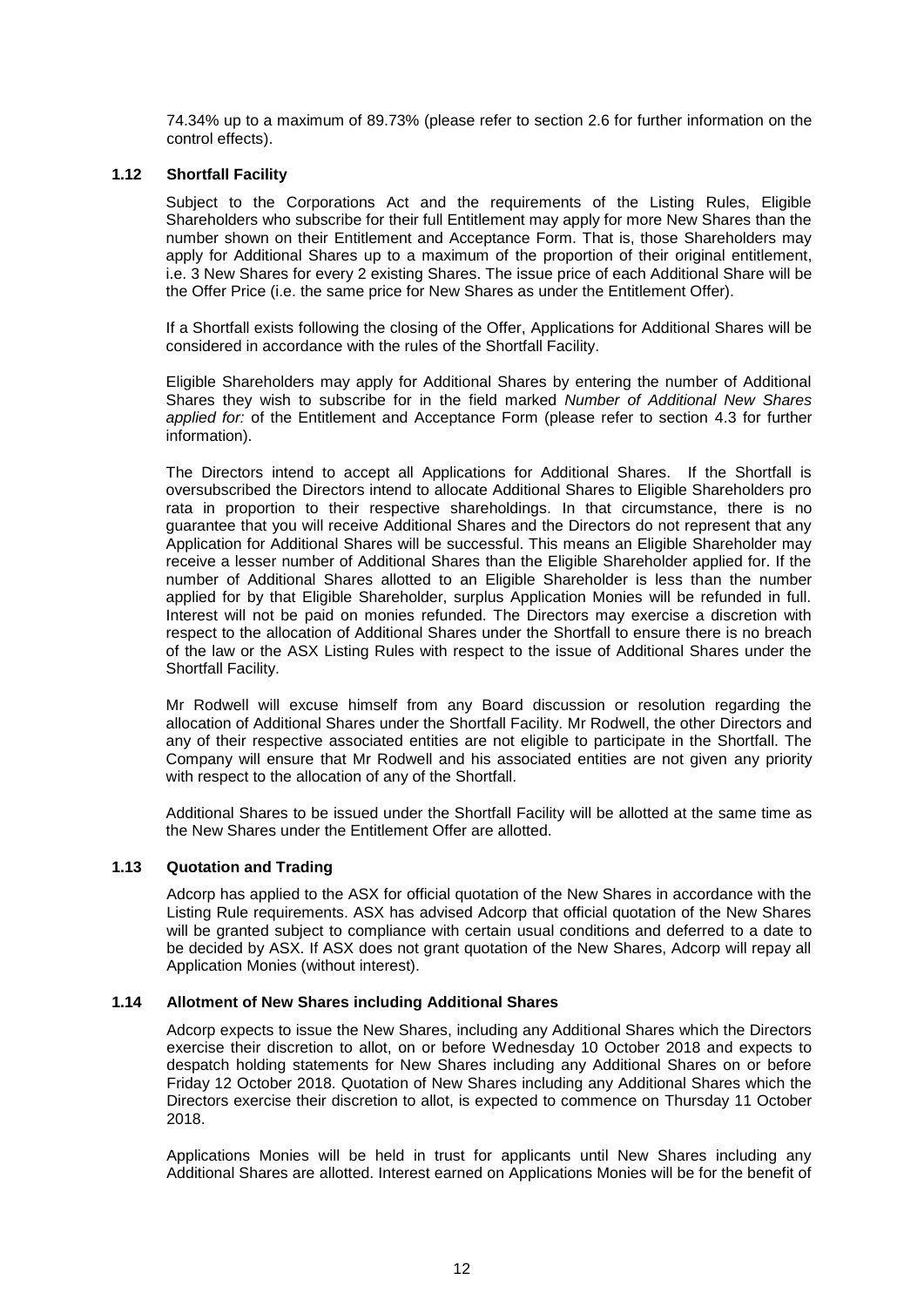Adcorp and will be retained by Adcorp irrespective of whether New Shares or any Additional Shares are issued.

#### <span id="page-13-0"></span>**1.15 Rights attaching to New Shares**

New Shares including any Additional Shares will be fully paid and rank equally in all respects with existing Shares and will carry the same voting rights, dividend rights and other entitlements at the date they are issued.

The rights and liabilities attaching to the New Shares including any Additional Shares are set out in Adcorp's constitution, a copy of which can be obtained from the Company Secretary of Adcorp.

#### **1.16 Reconciliation and the rights of Adcorp**

The Entitlement Offer is a complex process and in some instances investors may believe that they will own more Shares than they ultimately did as at the Record Date or are otherwise entitled to more New Shares than initially offered to them. This may result in a need for reconciliation. If reconciliation is required, it is possible that Adcorp may need to issue additional New Shares to ensure that the relevant Shareholders receive their appropriate allocation of New Shares.

Adcorp reserves the right to reduce the size of an Entitlement or the number of New Shares allocated to Eligible Shareholders, or persons claiming to be Eligible Shareholders or other applicable investors, if Adcorp believes in its complete discretion that their claims are overstated or if they or their nominees fail to provide information requested to substantiate their claims. In that case, Adcorp may, in its discretion, require the relevant Shareholder to transfer excess New Shares to another Shareholder or third party at the Offer Price. If necessary, the relevant Shareholders may need to transfer existing Shares held by them or purchase additional Shares on-market to meet this obligation. The relevant Shareholder will bear any and all losses caused by subscribing for New Shares in excess of their Entitlement and any actions they are required to take in this regard.

By applying under the Entitlement Offer, those doing so irrevocably acknowledge and agree to do the above as required by Adcorp in its absolute discretion. Those applying acknowledge that there is no time limit on the ability of Adcorp to require any of the actions set out above.

#### **1.17 Notice to nominees and custodians**

Persons acting as nominees for other persons must not take up any Entitlements on behalf of, or send any documents related to the Entitlement Offer to, any person in the United States of America or any person that is acting for the account or benefit of a person in the United States of America.

Adcorp is not required to determine whether or not any registered Shareholder or investor is acting as a nominee or custodian or the identity or residence of any beneficial owners of existing Shares or Entitlements. Where any person is acting as a nominee or custodian for a foreign person, that person, in dealing with its beneficiary, will need to assess whether indirect participation in the Entitlement Offer by the beneficiary complies with applicable foreign laws. Adcorp is not able to advise on foreign laws.

#### **1.18 Information availability**

If you are in Australia or New Zealand, you can obtain a copy of this Offer Booklet during the term of the Entitlement Offer on Adcorp's website at [www.adcorp.com.au/investors](http://www.funtastic.com.au/) or you can contact the Share Registry on 1 300 855 080 (within Australia) or +61 3 9415 4000 (outside Australia) Monday to Friday during business hours before the Closing Date.

A replacement Entitlement and Acceptance Form can also be requested by calling the Share Registry.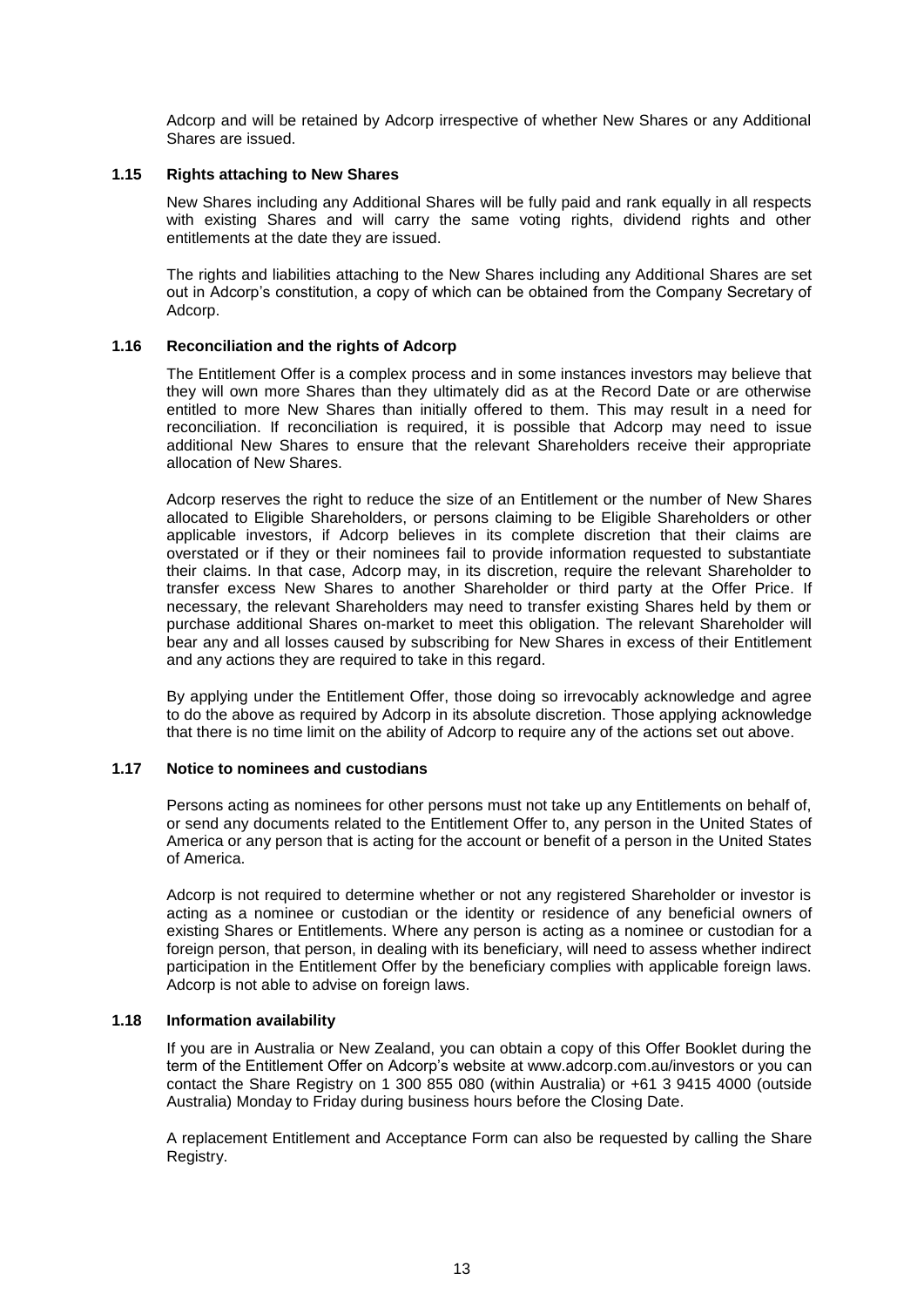If you access the electronic version of this Offer Booklet, you should ensure that you download and read the entire Offer Booklet. The electronic version of this Offer Booklet on the Adcorp website will not include an Entitlement and Acceptance Form.

#### **1.19 Privacy**

If you complete an Entitlement and Acceptance Form, you will be providing personal information to the Company (directly or through the Share Registry). The Company collects, holds and will use that information to assess your Application, service your needs as a Shareholder of Adcorp and to facilitate distribution payments and corporate communications to you as a Shareholder of Adcorp.

The information may also be used from time to time and disclosed to persons inspecting the register, bidders for your securities in the context of takeovers, regulatory bodies, including the Australian Taxation Office, authorised securities brokers, print service providers, mail houses and the Share Registry.

You can access, correct and update the personal information that is held about you. If you wish to do so please contact the Share Registry at the relevant contact numbers set out in this Offer Booklet.

Collection, maintenance and disclosure of certain personal information is governed by legislation, including the *Privacy Act 1988* (Cth) and the Corporations Act. You should note that if all information required on the Entitlement and Acceptance Form is not provided, the Company may not be able to accept or process your Application.

# **1.20 Risks**

An investment in Adcorp involves general risks associated with any investment in the share market, including that the price of New Shares may rise or fall.

There are also a number of important risk factors, both specific to Adcorp and of a general nature, which may affect the future operating and financial performance of Adcorp and the value of an investment in Adcorp. A number of these specific and general risk factors are described in section [3](#page-17-0) *Investment Risks*. Before deciding to invest in Adcorp, you should consider these factors carefully.

# **2 EFFECT ON CAPITAL STRUCTURE**

# **2.1 Effect on existing capital structure**

Assuming that the maximum number of New Shares is issued under the Entitlement Offer (and subject to any reconciliations and fractional rounding), the capital structure of the Company will be as follows:

| Shares                                                  | Number      |
|---------------------------------------------------------|-------------|
| Shares on issue as at 10 September 2018                 | 182.029.806 |
| New Shares offered under the Entitlement Offer          | 273.044.709 |
| Total Shares on issue on close of the Entitlement Offer | 455.074.515 |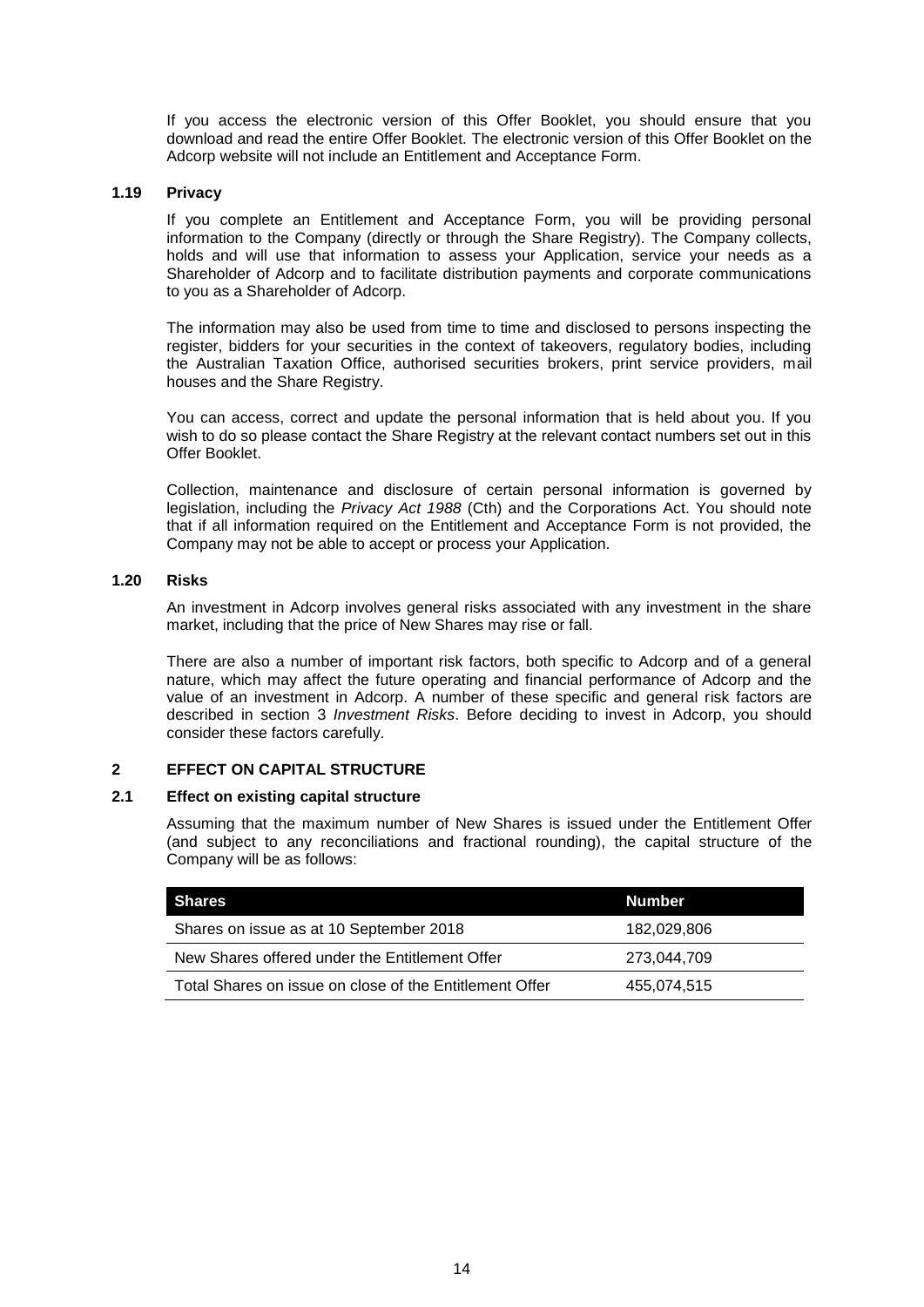On 7 June 2018, the Company's shareholders approved the issue of an aggregate of 48,000,000 share units (**Share Units**) to the Company's executive Directors under the Adcorp Executive Incentive Scheme (**EIS**) with each Share Unit redeemable for one Share if certain specified performance conditions are met. However, as part of the business restructure announced on 11 September 2018, the Board and the Company's executive Directors mutually agreed that the Company's executive Directors would forfeit the Share Units approved by shareholders to be issued to them under the EIS.

## <span id="page-15-0"></span>**2.2 Dilution**

Shareholders should note that if they do not participate in the Entitlement Offer, their holdings may be diluted by as much as approximately 60%.

The following are examples of how dilution may impact Shareholders if they decide not to participate in the Entitlement Offer, assuming that the maximum number of New Shares available under the Offer is issued:

|               | <b>Shares at the Record</b><br>Date | Appr. % of<br>total<br><b>Shares at</b><br>the<br><b>Record</b><br><b>Date</b> | <b>Entitlements</b><br>under the<br>Entitlement<br>Offer | <b>Shares if no</b><br><b>Entitlements</b><br>are taken up | Appr. %<br>of total<br><b>Shares</b><br>following<br>allotment<br>of New<br><b>Shares</b> |
|---------------|-------------------------------------|--------------------------------------------------------------------------------|----------------------------------------------------------|------------------------------------------------------------|-------------------------------------------------------------------------------------------|
| Shareholder 1 | 5.000.000                           | 2.75                                                                           | 7,500,000                                                | 5.000.000                                                  | 1.10                                                                                      |
| Shareholder 2 | 1.000.000                           | 0.55                                                                           | 1.500.000                                                | 1.000.000                                                  | 0.22                                                                                      |
| Shareholder 3 | 500,000                             | 0.27                                                                           | 750,000                                                  | 500,000                                                    | 0.11                                                                                      |

# **2.3 Details of substantial shareholders**

As at 10 September 2018, the names of the Shareholders that hold more than 5% of the Shares are:

| Shareholder                                        | <b>Number of Shares</b> | %.    |
|----------------------------------------------------|-------------------------|-------|
| MCO Nominees Pty Ltd (AAU Unit A/C)                | 122.400.489             | 67 24 |
| Rodwell Super Pty Ltd (The Rodwell Family S/F A/C) | 12.912.471              | 7.09  |

# **2.4 Interests of the Directors**

The interests of the Directors and their related parties in securities of the Company immediately prior to the date of this Offer Booklet are as follows:

|                    | <b>Number of Shares</b> | $\%$  |
|--------------------|-------------------------|-------|
| Mr Ian Rodwell     | 135,312,960             | 74.34 |
| Mr David Morrison  | 3,667,081               | 2.02  |
| Mr Alex Parsons    | Nil                     | Nil   |
| Mr Dean Capobianco | Nil                     | Nil   |

# <span id="page-15-1"></span>**2.5 Significant Shareholder as Underwriter**

As stated in section [5.2,](#page-24-0) MCO Nominees Pty Ltd ACN 609 094 724 as trustee for AAU Unit Trust (**MCO**), an entity associated with Mr Ian Rodwell, has entered into the Underwriting Agreement with the Company.

Mr Ian Rodwell is the founder and Chair of Adcorp. Entities associated with Mr Ian Rodwell (**Rodwell Associates**) currently hold 135,312,960 Shares, representing voting power in Adcorp of approximately 74.34%.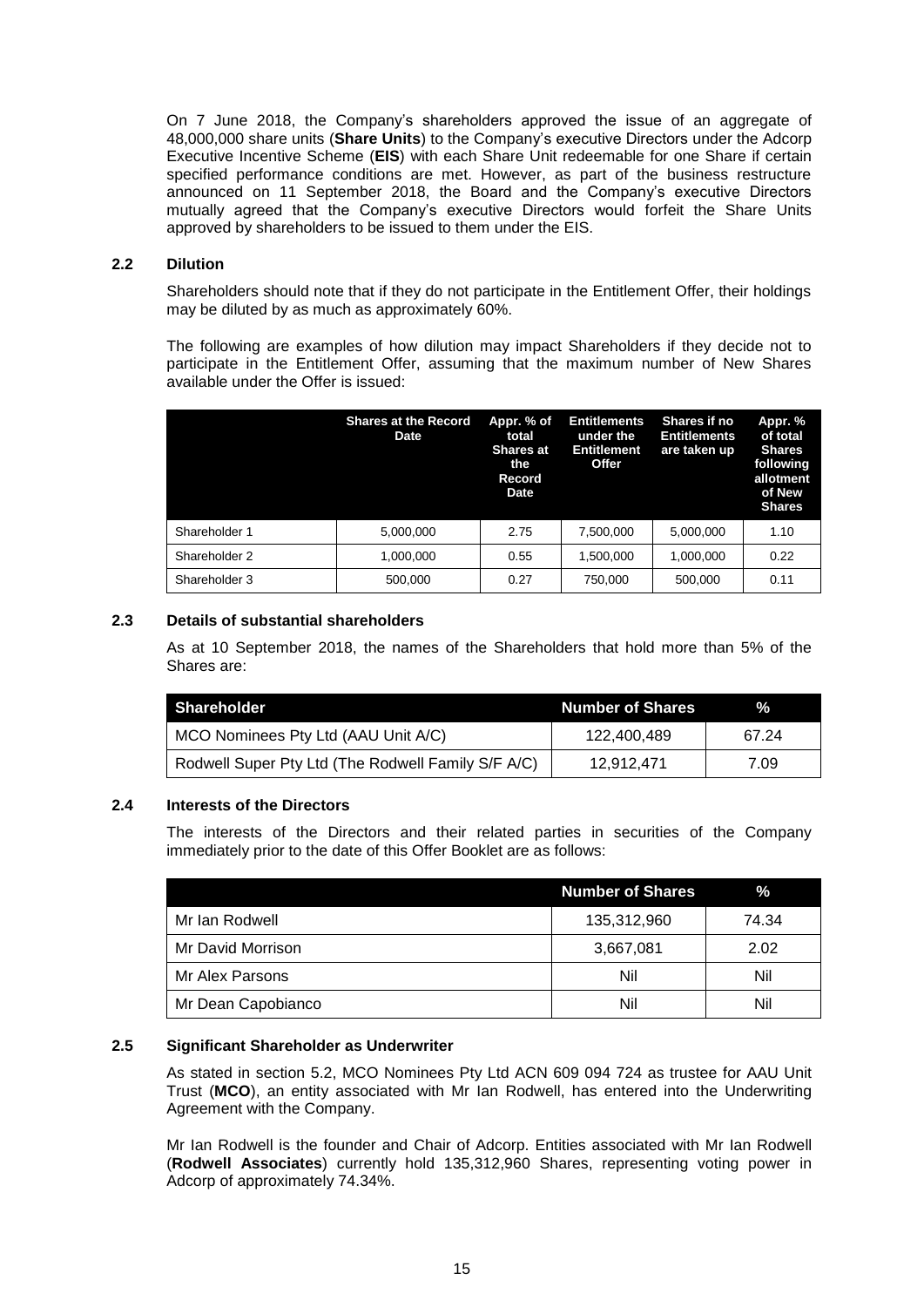If a Shortfall remains after the issue of Additional Shares under the Shortfall Facility, under the Underwriting Agreement, MCO will be required to increase its shareholding in the Company and its voting power (and by association, the voting power of Mr Ian Rodwell and other entities associated with him) will increase based on this increased shareholding.

If there is a Shortfall, and no Shareholders take up Additional Shares, the voting power of the Rodwell Associates in Adcorp could increase from the current level of approximately 74.34% up to a maximum of 89.73%.

The table below sets out the shareholding of the Rodwell Associates, and the resulting relevant interest in the Company, under three scenarios immediately following the completion of the Entitlement Offer. These scenarios are included for illustrative purposes only and are used to highlight the theoretical minimum and maximum shareholding outcomes for the Rodwell Associates following the Entitlement Offer.

**Scenario 1**: All Shareholders take up 100% of their Entitlements to acquire New Shares under the Entitlement Offer.

**Scenario 2**: Shareholders take up 50% of their Entitlements to acquire New Shares under the Entitlement Offer. MCO would be required to subscribe for the remaining 50% of New Shares in accordance with the Underwriting Agreement.

**Scenario 3**: No Shareholders take up their Entitlements to acquire New Shares under this Entitlement Offer. MCO would be required to subscribe for 100% of the New Shares in accordance with the Underwriting Agreement.

|                                                                                     | Scenario 1<br>All Shareholders take<br>up their Entitlements |                                      | Scenario 1<br>50% of Shareholders<br>take up their<br><b>Entitlements</b> |                                      | Scenario 1<br><b>No Shareholders take</b><br>up their Entitlements |                                      |
|-------------------------------------------------------------------------------------|--------------------------------------------------------------|--------------------------------------|---------------------------------------------------------------------------|--------------------------------------|--------------------------------------------------------------------|--------------------------------------|
| <b>Voting Power</b>                                                                 | <b>No Shortfall Amount</b>                                   |                                      | 50% Shortfall Amount                                                      |                                      | 100% Shortfall Amount                                              |                                      |
|                                                                                     | Number of<br>Shares                                          | Appr. %<br>of total<br><b>Shares</b> | Number of<br><b>Shares</b>                                                | Appr. %<br>of total<br><b>Shares</b> | Number of<br><b>Shares</b>                                         | Appr. %<br>of total<br><b>Shares</b> |
| Shareholding of Rodwell<br>Associates prior to<br><b>Entitlement Offer</b>          | 135,312,960                                                  | 74.34                                | 135,312,960                                                               | 74.34                                | 135,312,960                                                        | 74.34                                |
| New Shares acquired by<br>Rodwell Associates under<br>the Entitlement Offer         | 202,969,440                                                  |                                      | 202,969,440                                                               |                                      | 202,969,440                                                        |                                      |
| Additional Shares acquired<br>by Eligible Shareholders<br>under Shortfall Facility  | Nil                                                          |                                      | 35,037,635                                                                |                                      | 70,075,269                                                         |                                      |
| Shareholding of Rodwell<br>Associates immediately after<br><b>Entitlement Offer</b> | 338,282,400                                                  | 74.34                                | 373,320,035                                                               | 82.03                                | 408,357,669                                                        | 89.73                                |

#### <span id="page-16-0"></span>**2.6 Effects on control**

Depending on the level of participation in the Entitlement Offer, the voting power in Adcorp of Rodwell Associates could increase from the current level of approximately 74.34%, up to a maximum of 89.73%.

Accordingly, following the close of the Entitlement Offer, it is likely the Rodwell Associates will increase their control of the Company. Mr Ian Rodwell has indicated that if the Rodwell Associates were to increase their control of the Company following the Entitlement Offer, their current intention is to continue to work with Adcorp's executive management to implement strategies that will return the Company to sustainable profitability and provide returns to Shareholders. This is consistent with current strategies of the Company.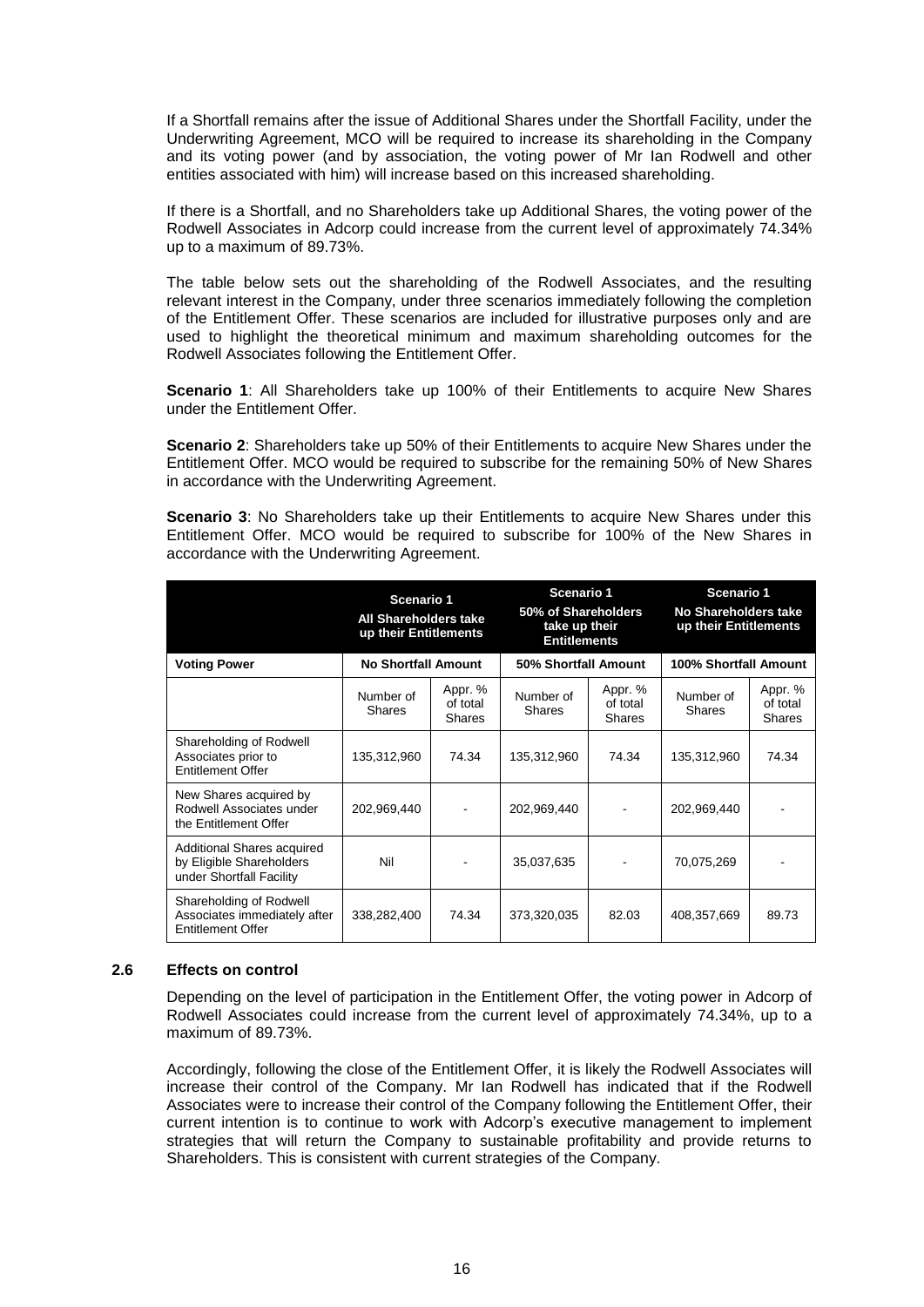# <span id="page-17-0"></span>**3 INVESTMENT RISKS**

# **3.1 Introduction**

This section describes some of the potential risks associated with Adcorp's business and the industry in which it operates, and the risks associated with an investment in shares in general. It does not purport to list every risk that may be associated with Adcorp's business or the industry in which it operates, or an investment in shares now or in the future, and the occurrence or consequences of some of the risks described in this section are partially or completely outside the control of Adcorp, its Directors and the senior management team.

The selection of risks included in this section has been based on an assessment of a combination of the probability of the risk occurring and the impact of the risk if it did occur. The assessment is based on the knowledge of the Directors as at the date of this Offer Booklet, but there is no guarantee or assurance that the importance of different risks will not change or other risks will not emerge.

Before applying for New Shares, you should satisfy yourself that you have sufficient understanding of these matters and should consider if New Shares are a suitable investment for you, having regard to your own investment objectives, financial circumstances and taxation position. If you do not understand any part of this Offer Booklet or are in any doubt as to whether to participate in the Entitlement Offer, it is recommended that you seek professional guidance from your stockbroker, solicitor, accountant or other independent and qualified professional adviser before deciding to participate in the Entitlement Offer.

# **3.2 Specific risks related to an investment in Adcorp**

# (1) *Economic conditions*

Fluctuating economic conditions can cause delays or reductions in advertising and marketing spend in some sectors and regions. These risks are mitigated to an extent by Adcorp's diverse client list and pricing structures though there remains an element of risk associated with reduced advertising spend in certain sectors. Adcorp is committed to further diversifying into innovative sectors of the industry and optimising its business structure to improve returns and sustainable growth of the business.

# (2) *Working capital*

Adcorp's working capital has deteriorated over the past three years and with the implementation of the new strategic plan short term working capital requirements will increase further exacerbating the problem. This will result in increases in the working capital requirements of the business, and there can be no certainty that pressure on working capital requirements will decrease materially in the short term. However, it is the Board's expectation that the execution of the new strategic plan will have a positive impact on the future performance of the Company.

# (3) *Availability of financing*

Adcorp's continued ability to effectively implement its business plan over time may depend in part on its ability to raise additional funds for future growth opportunities and to repay or refinance existing debt facilities as they fall due. Equity or debt funding may not be available to Adcorp, on favourable terms or at all. If adequate funds are not available on acceptable terms, Adcorp may not be able to take advantage of opportunities or respond to competitive pressure.

# (4) *Financial covenants*

A weakening in earnings could lead to Adcorp approaching or breaching its financial covenants. Adcorp's debt facilities are secured by Adcorp's assets. A covenant breach could result in Adcorp having to repay all of its debts, the cancellation of its debt facilities, and the lenders calling in Adcorp's assets, all of which would severely impair Adcorp's ability to continue as a going concern.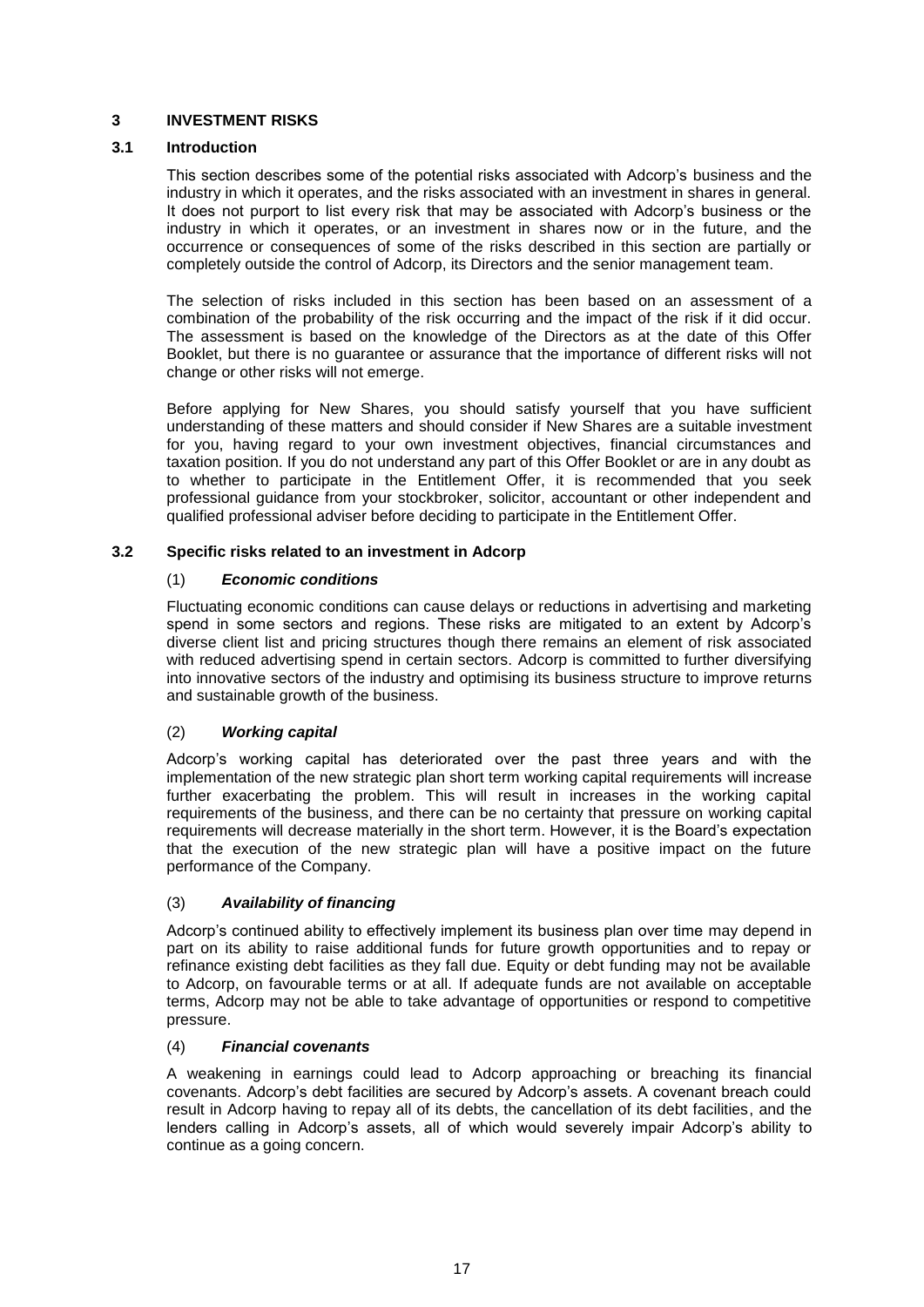# (5) *Retain and attract customers*

The success of Adcorp's future business relies on its ability to attract new customers and to retain and increase revenue from existing customers. With a refocused and rebranded strategic marketing solutions offering in the market, the Board believes that Adcorp's ability to attract new profitable business and retain an existing profitable business will be improved. However there is no guarantee that this new approach will be successful over the long term.

# (6) *Competitive industry*

The media and marketing solutions agency market in Australia is, and will continue to be, a highly innovative and competitive market with key influences which may impact Adcorp's future position over time being factors such as local market consolidation, global market dynamics, continued growth of global tech / media companies, increased marketing automation, new competitors from adjacent industries and an increase in direct to client media solutions.

# **3.3 Risks associated with the Entitlement Offer**

The completion of the Entitlement Offer will result in the issue of 273,044,709 New Shares. If an Eligible Shareholder does not take up their full Entitlement, their percentage holding of Shares will be diluted. Examples of how dilution may impact on Shareholders are set out in section [2.2.](#page-15-0)

Further, following the close of the Entitlement Offer, it is likely the Rodwell Associates will increase their control of the Company. See sections [2.5](#page-15-1) and [2.6](#page-16-0) for further information.

# **3.4 General risks**

# (1) *Price of Shares*

As a publicly listed company on ASX, Adcorp is subject to general market risk that is inherent in all securities listed on a stock exchange. This may result in fluctuations in its Share price that are not explained by the fundamental operations and activities of Adcorp.

Some of the factors which may affect the price of the Shares include fluctuations in the local and international stock markets, the size of the Company's market capitalisation, movements in interest rates, general economic and political conditions including interest rates, inflation rates, exchange rates, consumer sentiment, commodity and oil prices, changes to government fiscal, monetary and regulatory policies and settings, and changes in legislation and regulation.

The historic share price performance of the Shares provides no guidance as to its future share price performance.

# (2) *Trading and liquidity in Shares*

There can be no guarantee that an active market for Shares will exist. There may be relatively few potential buyers or sellers of the Shares on ASX at any given time. This may increase the volatility of the market price of the Shares. It may also affect the prevailing market price at which Shareholders are able to sell their Shares. This may result in Shareholders receiving a market price for their Shares that is less or more than the price that Shareholders paid for their Shares under the Entitlement Offer.

# (3) *Shareholder dilution – future share issues*

In the future, Adcorp may elect to issue more Shares or other securities. Shareholders may be diluted as a result of any such future issues of Shares or other securities. However, while the Company is subject to the constraints of the Listing Rules regarding the issue of Shares or other securities this risk is somewhat mitigated by those constraints.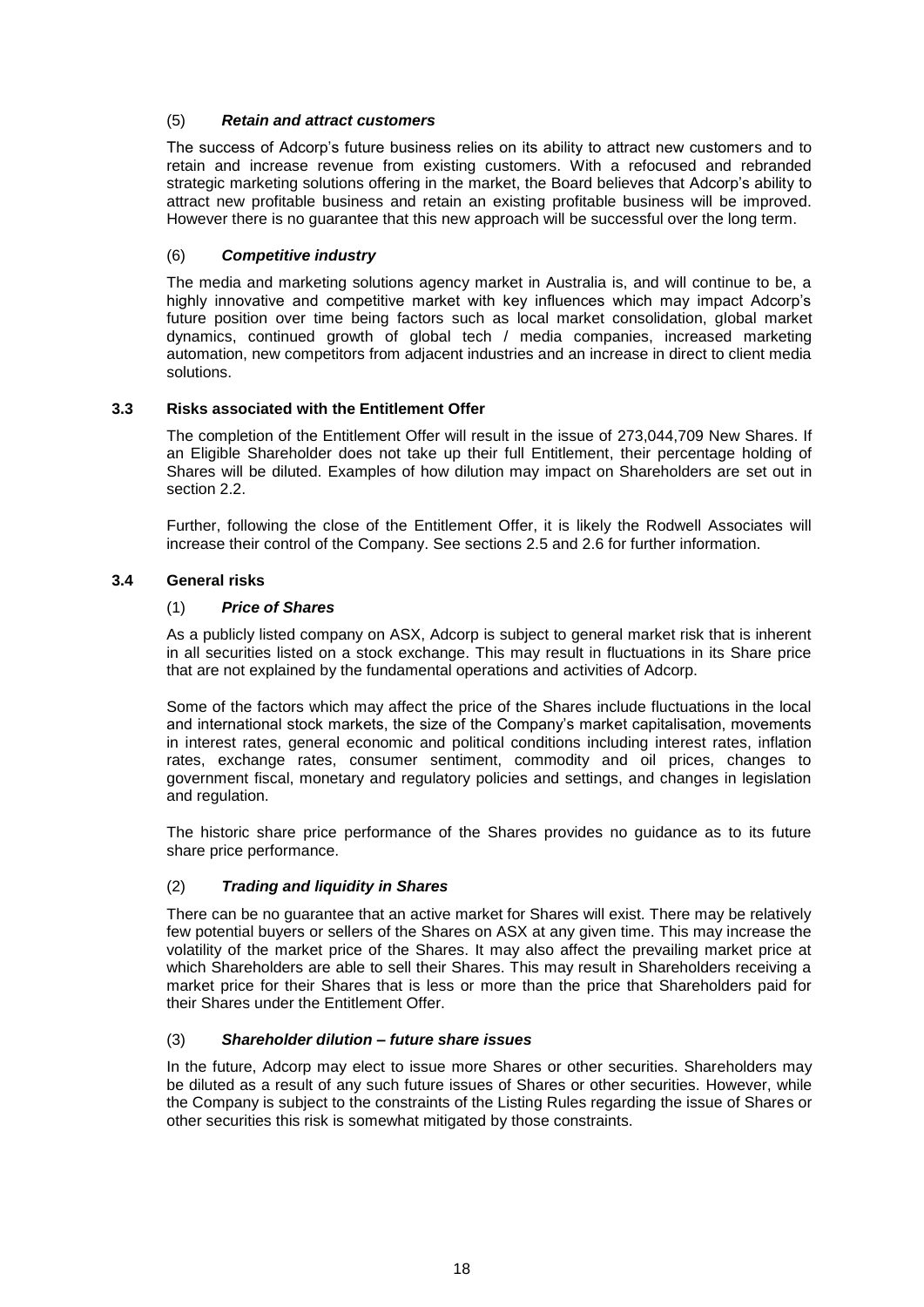# (4) *Changes in tax rules or their interpretation*

Changes in tax law (including goods and services taxes, stamp duties and other impost and charges imposed by government), or changes in the way taxation laws are interpreted may impact the tax liabilities of the Company or the tax treatment of a Shareholder's investment. In particular, both the level and basis of tax may change. In addition, an investment in the New Shares involves tax considerations which may differ for each Shareholder. Each Eligible Shareholder is encouraged to seek professional tax advice in connection with a further investment in Adcorp.

# (5) *Government and regulatory factors*

Government or regulatory policies may change, which could have an impact on the Australian economic environment, market conditions or Adcorp's operations. Depending on the nature of any such changes, it may adversely impact the operations or future financial performance of Adcorp.

# <span id="page-19-0"></span>**4 HOW TO APPLY FOR NEW SHARES**

#### **4.1 What Eligible Shareholders may do**

The number of New Shares to which you are entitled is shown on the accompanying Entitlement and Acceptance Form.

You may either:

- (1) take up all of your Entitlement (refer to section [4.2\)](#page-19-1);
- (2) in addition to taking up all of your Entitlement, apply for Additional Shares under the Shortfall Facility described in section [1.12](#page-12-0) (refer to section [4.3\)](#page-20-0);
- (3) take up part of your Entitlement and allow the balance of your Entitlement to lapse (refer to section [4.2\)](#page-19-1);
- (4) take up part of your Entitlement and sell or transfer the remaining part of your Entitlement (refer to sections [4.2](#page-19-1) and [4.6\)](#page-23-0);
- (5) sell or transfer all of your Entitlement (refer to section [4.6\)](#page-23-0); or
- (6) do nothing and allow all of your Entitlement to lapse (refer to section [4.7\)](#page-23-3).

# <span id="page-19-1"></span>**4.2 Applying for New Shares**

An Eligible Shareholder may take up all or part of their Entitlement by completing the Entitlement and Acceptance Form which accompanies this Offer Booklet and returning it, together with correct Application Monies in cleared funds (refer to section [4.4\)](#page-20-1), to:

> 2018 Adcorp Entitlement Offer c/o Computershare Investor Services Pty Limited GPO Box 505 Melbourne VIC 3001

by no later than 5:00pm (Sydney time) on the Closing Date.

If the amount of Application Monies is insufficient to pay in full for the number of New Shares including any Additional Shares you applied for, or is more than the number of New Shares including any Additional Shares you applied for, you will be taken to have applied for such whole number of New Shares (rounded down to the nearest whole New Share) including any Additional Shares which is covered in full by your Application Monies. Alternatively, the Company may in its discretion reject your Application, in which case any Application Monies will be refunded to you (without interest). Any difference between Application Monies received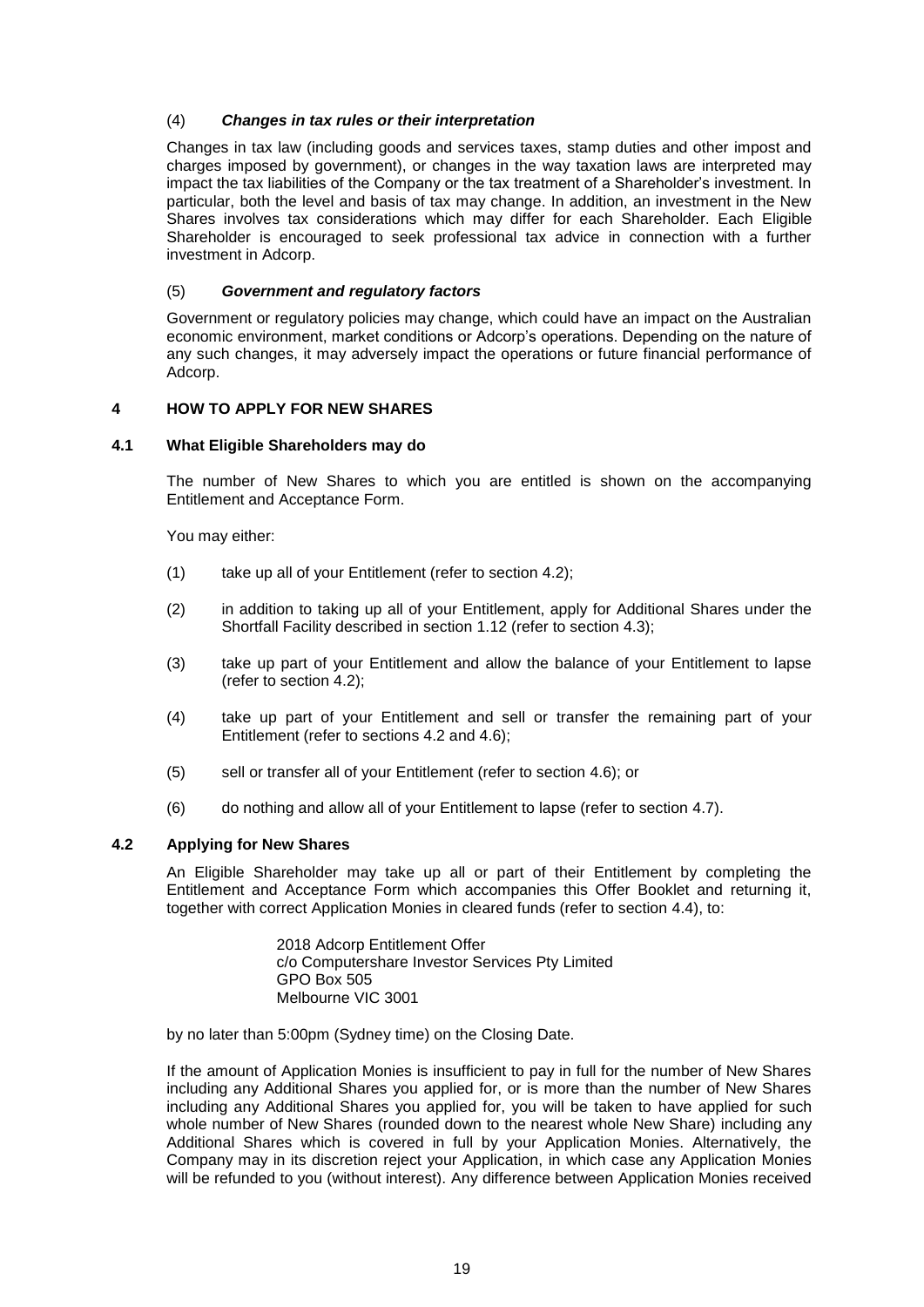from an applicant and the number of New Shares multiplied by the Offer Price that results from fractional entitlements will be retained by Adcorp.

The Company may, but is not obliged to, accept an Application received after the Closing Date. If the Company does not accept an Application for any reason, the Company will refund any excess Application Monies to the Eligible Shareholder, without interest, not later than 10 Business Days after the New Shares are allotted.

Entitlement and Acceptance Forms (and payments for any Application Monies) will not be accepted at the Company's registered or corporate offices or other offices of the Share Registry.

For the convenience of Eligible Shareholders, an Australian reply paid envelope has been enclosed with this Offer Booklet.

Please note that if you have more than one holding of Shares, you will be sent more than one personalised Entitlement and Acceptance Form and you will have separate Entitlements for each separate holding. A separate Entitlement and Acceptance Form and payment of Application Monies must be completed for each separate Entitlement you hold.

If you allow all or part of your Entitlement to lapse, your shareholding in Adcorp will be diluted.

# <span id="page-20-0"></span>**4.3 Applying for Additional Shares**

Eligible Shareholders who subscribe for their full Entitlement may apply for Additional Shares under the Shortfall Facility described in section [1.12](#page-12-0) up to a maximum of their original entitlement, i.e. 3 New Shares for every 2 existing Shares.

To do this, please enter the number of Additional Shares you wish to subscribe for in the field marked *Number of Additional New Shares applied for:* of the Entitlement and Acceptance Form.

The amount of Applications Monies you submit with your Application (refer to section [4.4\)](#page-20-1) must equal the Offer Price multiplied by the total number of New Shares including Additional Shares you wish to subscribe for.

#### <span id="page-20-1"></span>**4.4 Form of payment**

Payment of Application Monies (which must equal the Offer Price multiplied by the number of New Shares including any Additional Shares you wish to subscribe for) will only be accepted in Australian currency and as follows:

 **Through BPAY**®: Eligible Shareholders can make their payment by BPAY® in accordance with the instructions set out in accompanying personalised Entitlement and Acceptance Form. Payment must be made using the reference number on the Entitlement and Acceptance Form and must be made by 5:00pm (Sydney time) on the Closing Date.

The reference number is used to identify your holding. If you have multiple holdings you will have multiple reference numbers. You must use the reference number on each Entitlement and Acceptance Form to pay for each holding separately.

# *Eligible Shareholders making a payment by BPAY® are not required to return their Entitlement and Acceptance Form.*

Applicants who choose to use BPAY® should be aware that their own financial institution may implement earlier cut off times with regards to electronic payment, and should therefore take this into consideration when making payment of Application Monies. You may also have your own limit on the amount that can be paid via BPAY®. It is your responsibility to check that the amount you wish to pay via BPAY® does not exceed your limit.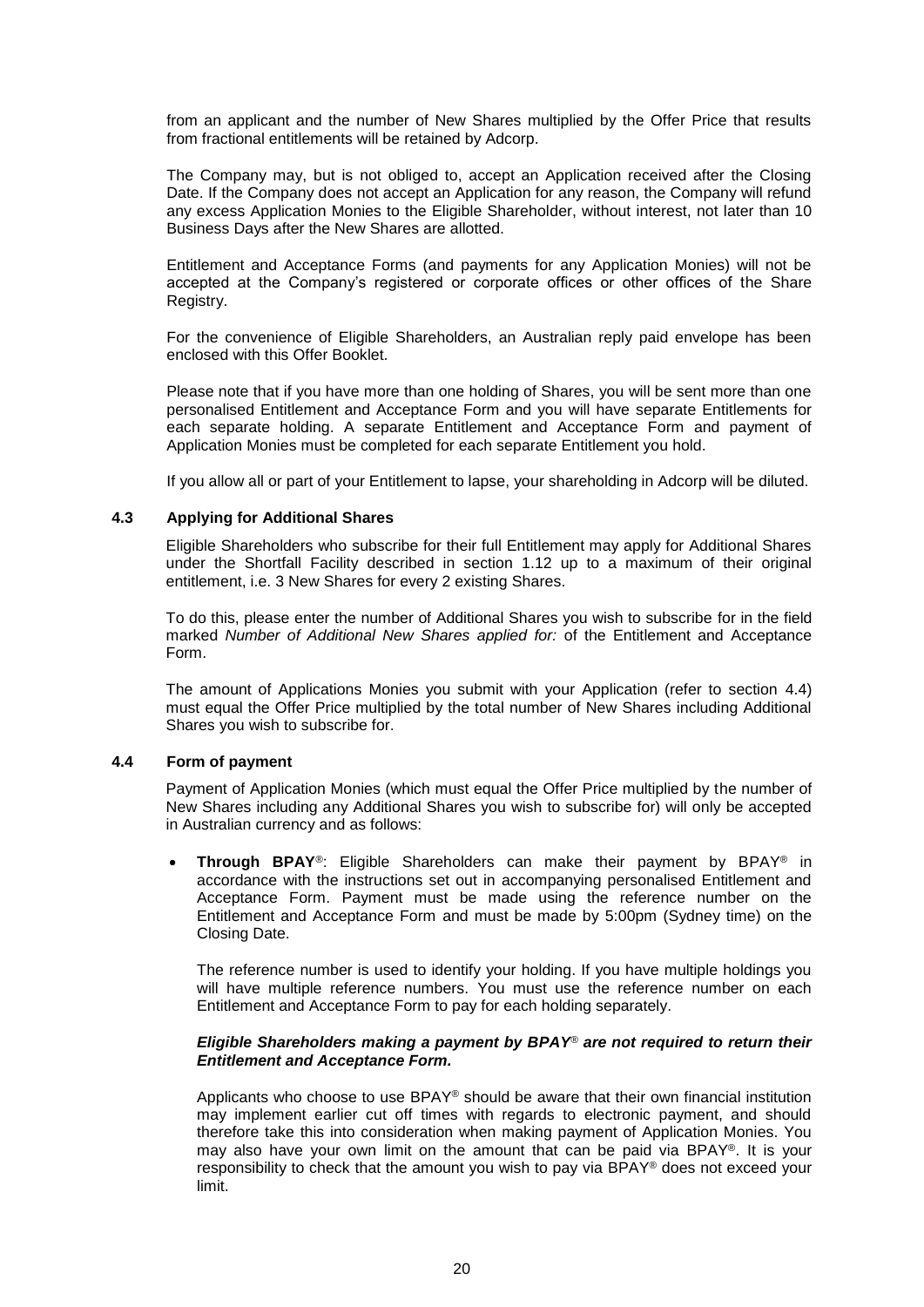- **By bank cheque** in Australian currency drawn on and redeemable at any Australian bank.
- **By personal cheque** in Australian currency drawn on and redeemable at any Australian bank.

Cheques or bank cheques should be made payable to **"Adcorp Australia Limited"** and crossed **"Not Negotiable"**.

You should ensure that sufficient funds are held in the relevant account(s) to cover the full Application Monies.

Eligible Shareholders are asked **not** to forward cash as cash payments will **not** be accepted. Receipts for payment will not be provided.

If the amount of Application Monies is insufficient to pay in full for the number of New Shares including any Additional Shares you applied for, or is more than the number of New Shares including any Additional Shares you applied for, you will be taken to have applied for such whole number of New Shares (rounded down to the nearest whole New Share) including any Additional Shares which is covered in full by your Application Monies. Alternatively, the Company may in its discretion reject your Application, in which case any Application Monies will be refunded to you (without interest).

If you do not receive any or all of the Additional Shares you applied for, any excess Application Monies will be returned to you (without interest).

#### **4.5 Effect of Application**

By applying for New Shares under the Entitlement Offer (including by way of a payment through BPAY®), you will be deemed to have acknowledged, represented and warranted that you, and each person on whose account you are acting, are an Eligible Shareholder. You will also be deemed to have acknowledged, represented and warranted on your own behalf and on behalf of each person on whose account you are acting that:

- (1) you and each person on whose account you are acting are not in the United States of America and you are not acting for the account or benefit of a person in the United States, and are not otherwise a person to whom it would be illegal to make an offer of or issue of New Shares under the Entitlement Offer and under any applicable laws and regulations;
- (2) you understand that the Entitlements and the New Shares have not been, and will not be, registered under the U.S. Securities Act or the securities laws of any state or other jurisdiction in the United States of America, or in any other jurisdiction outside Australia or New Zealand. Despite the above, the Entitlements and the New Shares may not be taken up by persons who are and are acting for the account or benefit of a person in the United States of America. The New Shares may not be offered, sold or resold in the United States of America except in a transaction exempt from, or not subject to, the registration requirements of the U.S. Securities Act and any other applicable securities laws of any state or other jurisdiction in the United States America;
- (3) you and each person on whose account you are acting have not sent and will not send any materials, or copies thereof, relating to the Entitlement Offer to any person in the United States America or any other country outside Australia and New Zealand;
- (4) you acknowledge that you have read and understand this Offer Booklet and your Entitlement and Acceptance Form in their entirety;
- (5) you agree to be bound by the terms of the Entitlement Offer, the provisions of this Retail Offer Booklet and the Company's constitution;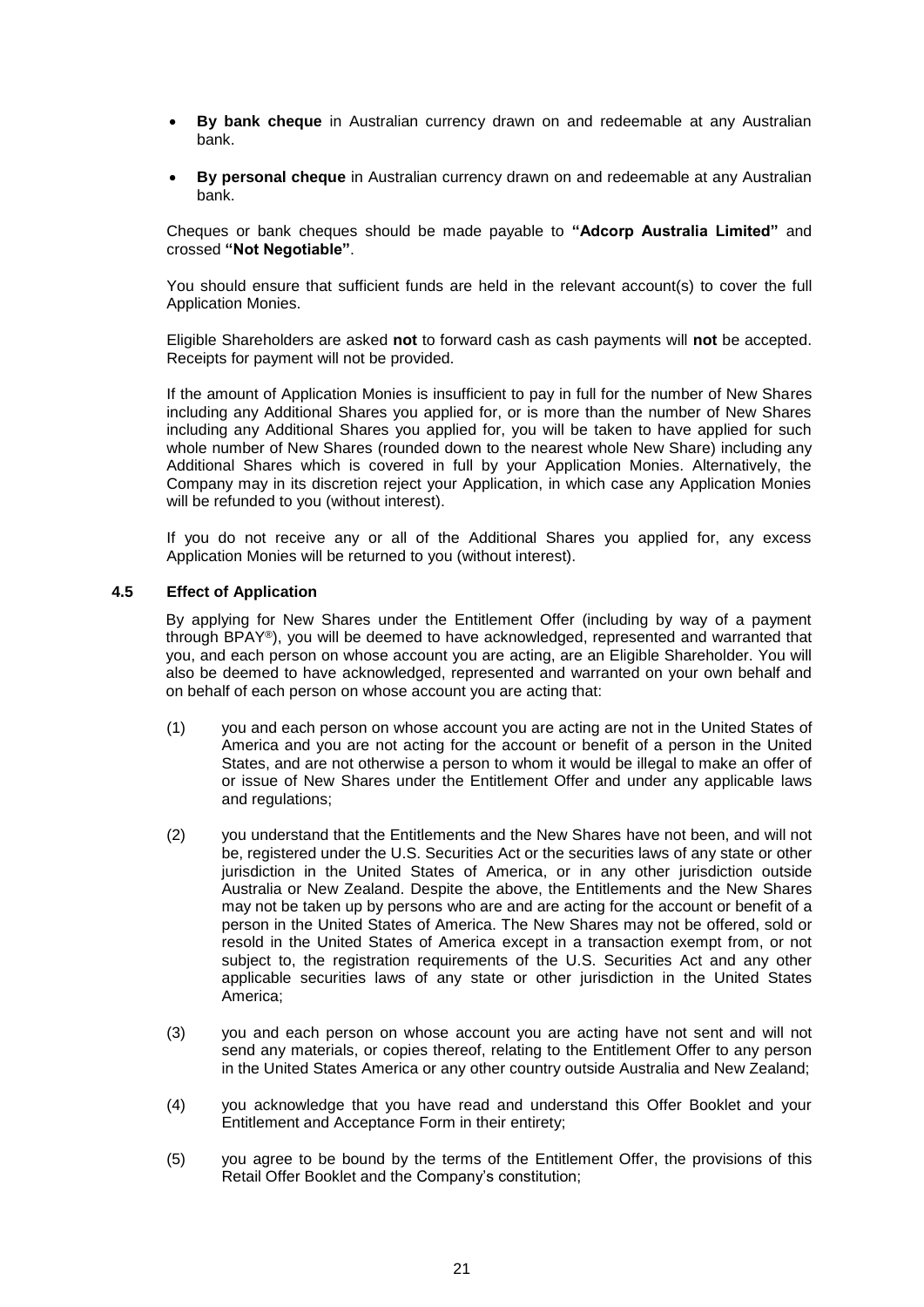- (6) you authorise the Company to register you as the holder(s) of New Shares allotted to you;
- (7) you declare that all details and statements in your Entitlement and Acceptance Form are complete and accurate;
- (8) you declare you are over 18 years of age and have full legal capacity and power to perform all of your rights and obligations under your Entitlement and Acceptance Form;
- (9) you acknowledge that after the Company receives your Entitlement and Acceptance Form or any payment of Application Monies, through BPAY® or otherwise, you may not withdraw your application or funds provided except as allowed by law;
- (10) you agree to apply for and be issued up to the number of New Shares specified in the Entitlement and Acceptance Form, or for which you have submitted payment of any Application Monies through BPAY®, at the Offer Price;
- (11) you authorise the Company, the Underwriter, the Share Registry and their respective officers or agents to do anything on your behalf necessary for New Shares to be issued to you, including to act on instructions of the Share Registry on using the contact details set out in your Entitlement and Acceptance Form;
- (12) you declare that you were the registered holder(s) at the Record Date of the Shares indicated on you Entitlement and Acceptance Form as being held by you on the Record Date;
- (13) you acknowledge that the information contained in this Offer Booklet and your Entitlement and Acceptance Form is not investment advice nor a recommendation that New Shares are suitable for you given your investment objectives, financial situation or particular needs;
- (14) you acknowledge that this Offer Booklet is not a prospectus, does not contain all of the information that you may require in order to assess an investment in the Company and is given in the context of the Company's past and ongoing continuous disclosure announcements to ASX;
- (15) you acknowledge the statement of risks in section [3](#page-17-0) Investment Risks included in this Offer Booklet, and that investments in the Company are subject to risk;
- (16) you acknowledge that none of the Company, the Underwriter nor their respective related bodies corporate and affiliates and their respective directors, officers, partners, employees, representatives, agents, consultants or advisers, guarantees the performance of the Company, nor do they guarantee the repayment of capital;
- (17) you agree to provide (and direct your nominee or custodian to provide) any requested substantiation of your eligibility to participate in the Entitlement Offer and of your holding of Shares on the Record Date;
- (18) you authorise the Company and the Share Registry to correct any errors in your Entitlement and Acceptance Form or other form provided by you;
- (19) you represent and warrant that the law of any place does not prohibit you from being given this Offer Booklet and your Entitlement and Acceptance Form, nor does it prohibit you from making an application for New Shares and that you are otherwise eligible to participate in the Entitlement Offer;
- (20) if in the future you decide to sell or otherwise transfer the New Shares, you will only do so in regular way transactions on ASX or otherwise where neither you nor any person acting on your behalf know, or has reason to know, that the sale has been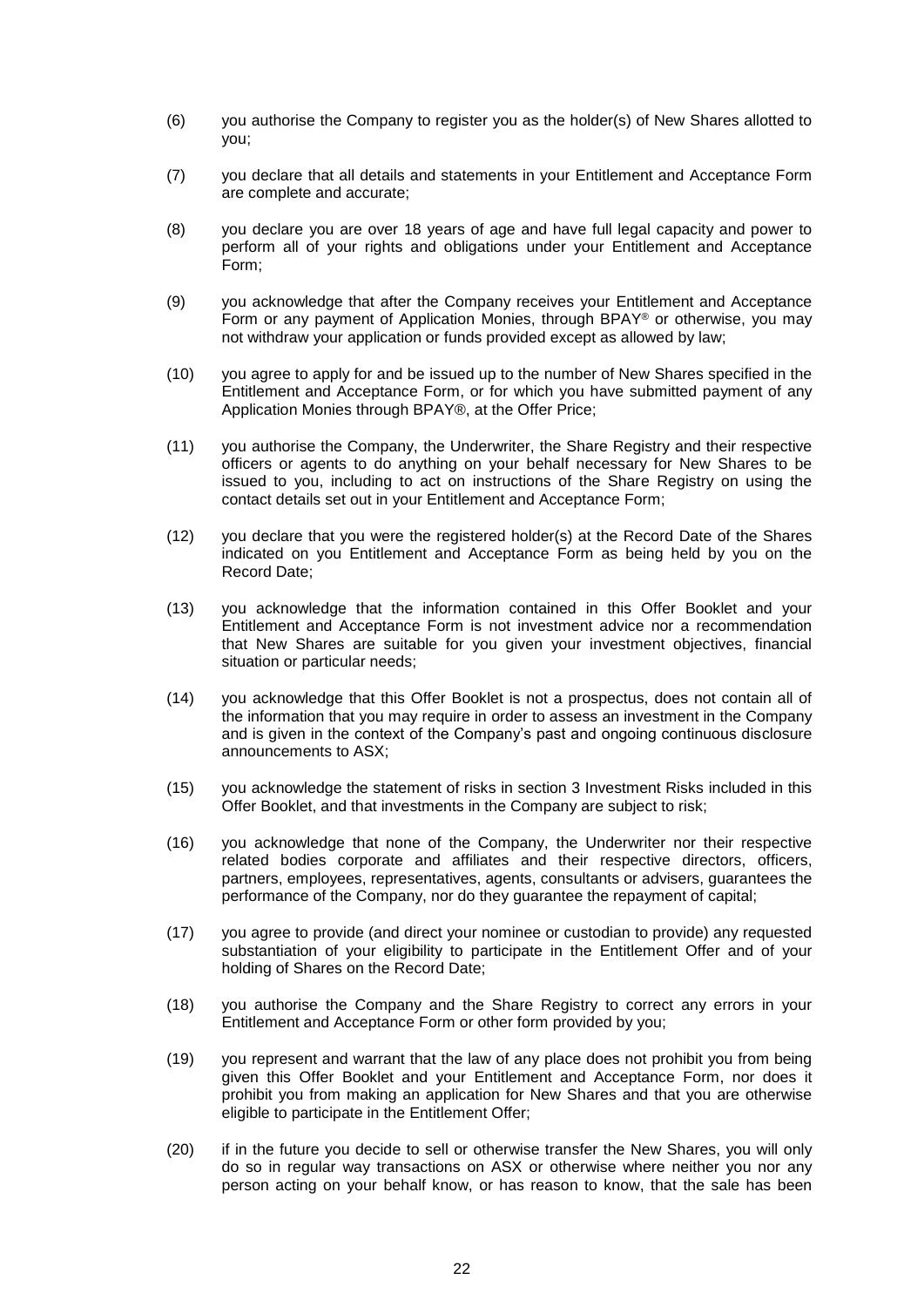prearranged with, or that the purchaser is, a person in the United States of America or is acting for the account or benefit of a person in the United States of America; and

(21) if you are acting as a nominee or custodian, each beneficial holder on whose behalf you are submitting the Entitlement and Acceptance Form is resident in Australia or New Zealand and is not in the United States of America and is not acting for the account or benefit of a person in the United States of America, and you have not sent this Offer Booklet, the Entitlement and Acceptance Form or any information relating to the Entitlement Offer to any such person.

# <span id="page-23-1"></span><span id="page-23-0"></span>**4.6 Selling or transferring your Entitlement**

## (1) *Selling your Entitlements on ASX*

If you wish to sell some or all of your Entitlement on ASX, then please contact your stockbroker. You can trade your Entitlements on the ASX during the Trading Period. All trading of Entitlements must be completed by Wednesday, 26 September 2018.

# <span id="page-23-2"></span>(2) *Transferring your Entitlement to another person off-market*

If you wish to transfer all or part of your Entitlements to a person off-market (i.e. other than by trading your Entitlements on ASX), you must complete and forward:

- a Standard Renunciation Form (which you can obtain from the Share Registry); and
- your Entitlement and Acceptance Form,

to the Share Registry (at the address specified in section [4.2\)](#page-19-1) before the expiration of the Trading Period.

If a completed Standard Renunciation Form and a completed Entitlement and Acceptance Form in respect of the same Entitlements are received at the same time, then the Company will give effect to the transfer of those Entitlements in priority to the exercise of that Entitlement.

You may transfer all or a proportion of your Entitlements in the two methods set out above.

If you are an Eligible Shareholder on the CHESS sub-register, or subject to regulatory approval, you must contact your sponsoring broker to effect the transfer of your Entitlements. The Company is unable to transfer rights either from or to a CHESS holding.

# <span id="page-23-3"></span>**4.7 Allowing your Entitlement to lapse**

If you do nothing, all of your Entitlement will lapse and your shareholding in Adcorp will be diluted following the close of the Entitlement Offer.

# **4.8 Enquiries concerning Entitlement and Acceptance Form**

If you have any questions on how to complete the Entitlement and Acceptance Form or take part or all of your Entitlement, please contact the Share Registry on 1 300 855 080 (within Australia) or +61 3 9415 4000 (outside Australia) Monday to Friday during business hours before the Closing Date.

# **5 ADDITIONAL INFORMATION**

# **5.1 Reliance on Offer Booklet**

This Offer Booklet has been prepared pursuant to section 708AA of the Corporations Act, as modified by ASIC Corporations (Non-Traditional Rights Issues) Instrument 2016/84, for the offer of New Shares without disclosure to investors under Part 6D.2 of the Corporations Act.

This Offer Booklet was lodged with ASX on Tuesday 11 September 2018.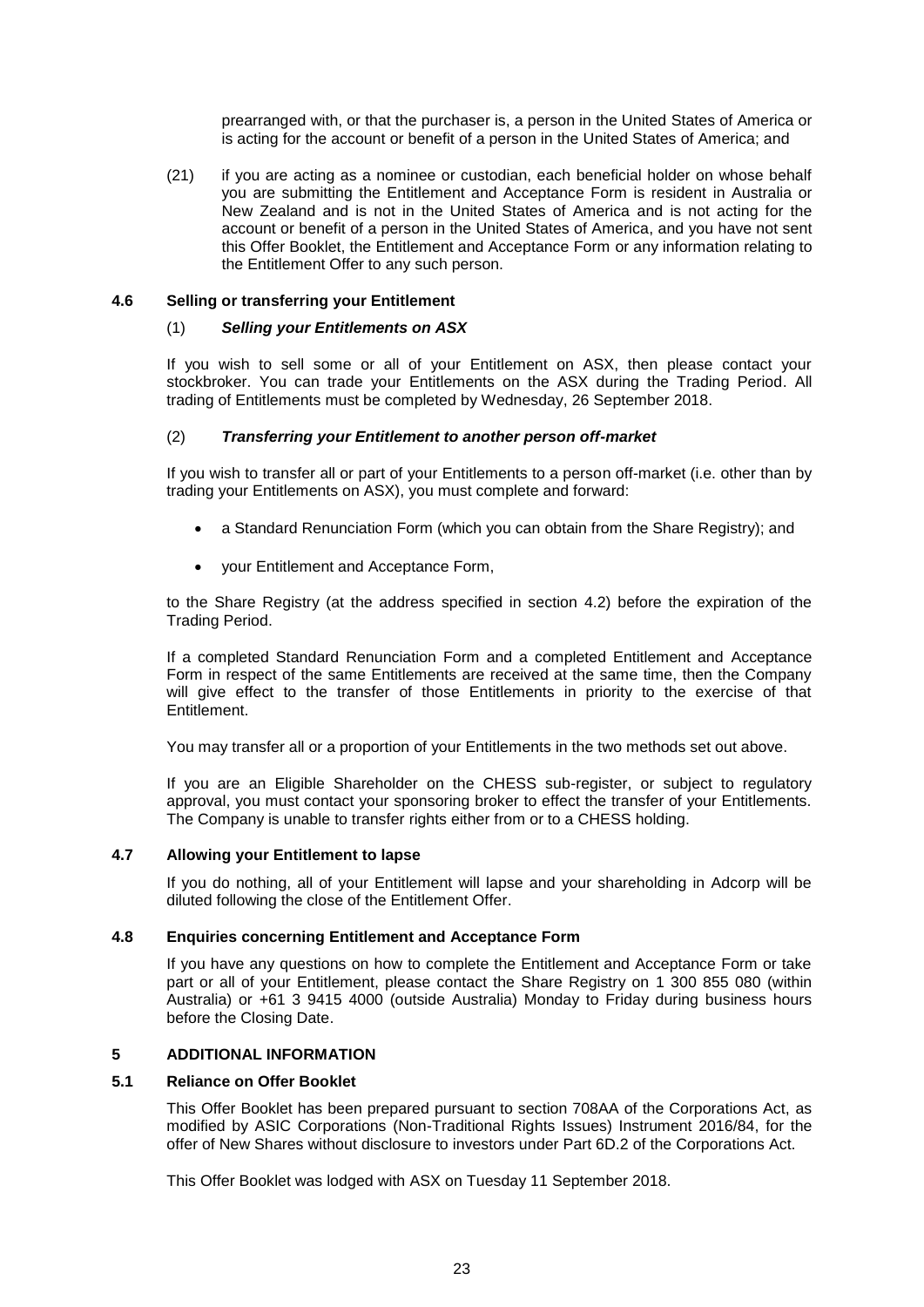Section 708AA of the Corporations Act requires an entity who seeks to rely on the disclosure exemption in section 708AA to lodge a "cleansing notice" with ASX which (among other things):

- (1) sets out any information that had been excluded from a continuous disclosure notice in accordance with the Listing Rules and that investors and their professional advisers would reasonably require, and would reasonably expect to find in a disclosure document, for the purpose of making an informed assessment of:
	- (a) the assets and liabilities, financial position and performance, profits and losses and prospects of Adcorp; or
	- (b) the rights and liabilities attaching to the New Shares; and
- (2) states the potential effect of the issue of the New Shares on control of Adcorp and the consequences of that effect.

Adcorp lodged a cleansing notice in respect of the Entitlement Offer with ASX on Tuesday 11 September 2018.

In deciding whether or not to apply for New Shares including any Additional Shares under the Entitlement Offer, you should rely on your own knowledge of Adcorp, refer to the documents lodged and the disclosures made by the Company on ASX (which are available on the ASX website at www[.asx.com.au](http://asx.com.au/) (ASX code: AAU)), and seek advice from your financial or other professional adviser.

# <span id="page-24-0"></span>**5.2 Underwriting Agreement**

The Company has entered into the Underwriting Agreement with MCO under which the Underwriter has agreed to fully underwrite the Entitlement Offer. The Underwriter is an entity associated with Mr Ian Rodwell, a major shareholder, non-executive director and Chair of the Company.

The Company has agreed to pay to the Underwriter:

- an underwriting fee of \$100,000 which is payable within 30 days of the issue date of the New Shares; and
- all reasonable costs and expenses of, and incidental to, the Entitlement Offer which are incurred by the Underwriter.

The Underwriting Agreement contains customary representations, warranties and indemnities and undertakings in favour of the Underwriter.

The key terms of the Underwriting Agreement are as follows:

- (1) the Underwriter will have two Business Days from notification to pay for New Shares to be acquired pursuant to the underwriting; and
- (2) up to 273,044,709 Additional Shares will be acquired at the Offer Price for a total price of approximately \$3 million.

# **5.3 Copies of Documents**

The preliminary audited financial results for Adcorp for the year ended 30 June 2018, being the most recently lodged audited financial information for Adcorp before the date of this Offer Booklet and all other periodic and continuous disclosure notices given by Adcorp to ASX since the 30 June 2017 annual financial report was lodged with ASX, are available on the ASX website at www.asx.com.au (ASX code: AAU).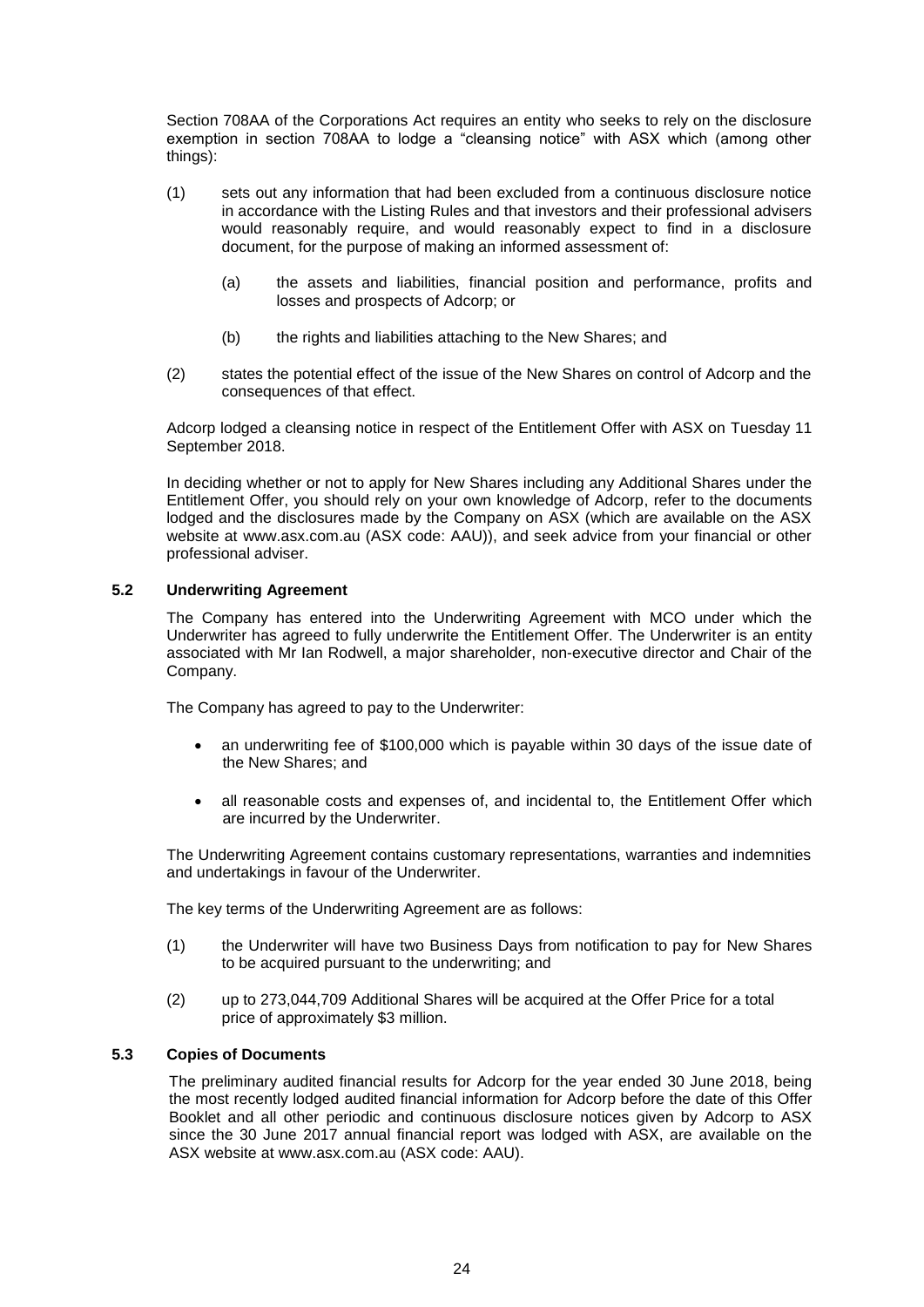The preliminary audited financial report for Adcorp for the year ended 30 June 2018 was lodged with ASX on 31 August 2018.

Adcorp's financial position as at 30 June 2018 was negative net assets of \$1,256,843. Funds raised under the Offer will bring Adcorp's balance sheet from a position of negative net assets to positive net assets of \$1,743,157, and will be used to provide working capital to enable sufficient flexibility to operate Adcorp on a day-to-day basis and to provide some flexibility to enable pursuit of potential strategic business development initiatives.

# **5.4 Expenses of the Entitlement Offer**

The expenses of the Entitlement Offer including the listing fees and underwriting fee (excluding GST) are approximately \$200,000 plus GST, as applicable.

# **5.5 Risks**

You should refer section [3](#page-17-0) *Investment Risks*. You should consider these factors in light of your personal circumstances, including financial and taxation issues, before making a decision in relation to your Entitlement.

# **5.6 Taxation**

Shareholders should be aware that there may be taxation implications of participating in the Entitlement Offer. Shareholders should consult their own professional taxation advisers to obtain advice in relation to the taxation laws and regulations applicable to their personal circumstances.

# **5.7 Alteration of terms**

Adcorp reserves the right, at its discretion, to vary (including any dates), suspend or cancel the Entitlement Offer at any time, subject to the Corporations Act, the Listing Rules and any other law or regulation to which the Company is subject.

Any variation, suspension or cancellation does not give rise to any liability on the part of or any action against, Adcorp or any Director and will be binding on all Eligible Shareholders.

If the Directors determine to suspend or cancel the Entitlement Offer, any Application Monies received by the Company in relation to Shares not already issued will be refunded in accordance with the Corporations Act, without interest, as soon as reasonably practical after the suspension or cancellation and in any event within 10 Business Days after the Closing Date.

# **5.8 Overseas jurisdictions**

No action has been taken to register or qualify this Offer Booklet, the New Shares, or the Entitlement Offer, or otherwise to permit a public offering of the New Shares, in any jurisdiction outside Australia and New Zealand.

This Offer Booklet does not, and is not intended to, constitute an offer, invitation or issue in any place in which, or to any person to whom, it would be unlawful to make such an offer, invitation or issue. By applying for New Shares, including by submitting the Entitlement and Acceptance Form or making a payment by  $BPAY^{\circledast}$  you represent and warrant that there has been no breach of such laws.

The distribution of this Offer Booklet outside of Australia and New Zealand may be restricted by law and persons who come into possession of it should seek advice and observe any such restrictions. Any failure to comply with such restrictions may contravene applicable securities laws. The Company disclaims all liabilities to such persons. Eligible Shareholders who are not resident in Australia or New Zealand are responsible for ensuring that taking up New Shares under the Entitlement Offer does not breach the selling restrictions set out in this Offer Booklet or otherwise violate the securities laws in the relevant overseas jurisdictions.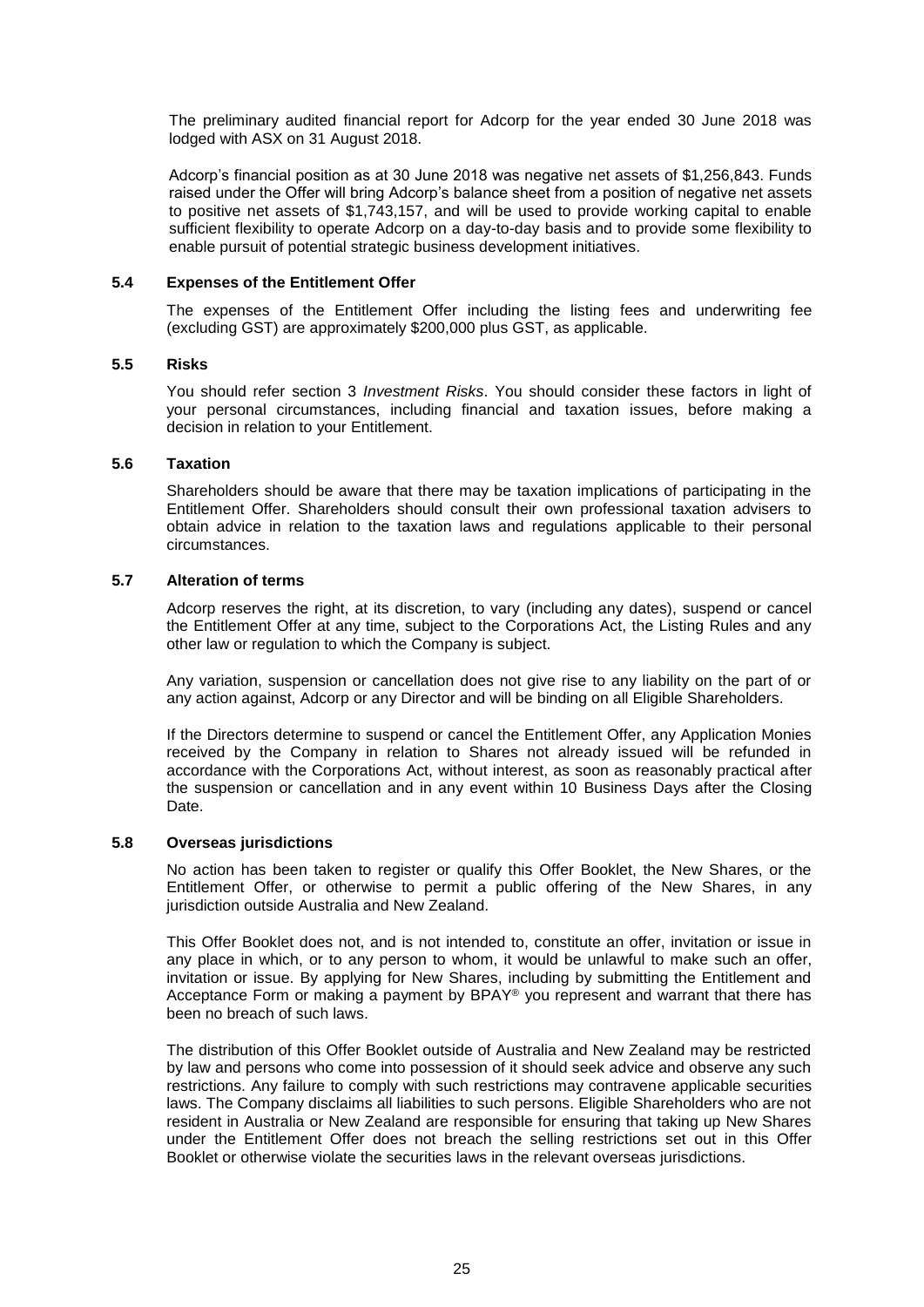# **5.9 Governing Law**

This Offer Booklet, the Entitlement Offer, and the contracts formed on acceptance are governed by the laws of New South Wales. Each applicant for New Shares submits to the non-exclusive jurisdiction of the courts of New South Wales.

# **5.10 Enquires**

If you have any questions in respect of the Entitlement Offer, please contact the Share Registry on 1 300 855 080 (within Australia) or +61 3 9415 4000 (outside Australia) Monday to Friday during business hours before the Closing Date.

# <span id="page-26-0"></span>**6 DEFINITIONS**

Terms and abbreviations used in this Offer Booklet have the following meaning:

| <b>Adcorp or Company</b>                         | Adcorp Australia Limited ACN 002 208 915                                                                                                                                                            |  |  |  |
|--------------------------------------------------|-----------------------------------------------------------------------------------------------------------------------------------------------------------------------------------------------------|--|--|--|
| <b>Additional Shares</b>                         | New Shares applied for by Eligible Shareholders in excess of their<br>Entitlement.                                                                                                                  |  |  |  |
| <b>Application</b>                               | A valid application by way of an Entitlement and Acceptance Form                                                                                                                                    |  |  |  |
| <b>Application Monies</b>                        | Monies paid by Eligible Shareholders in respect of New Shares including<br>any Additional Shares they apply for                                                                                     |  |  |  |
| <b>ASIC</b>                                      | Australian Securities and Investments Commission                                                                                                                                                    |  |  |  |
| <b>ASX</b>                                       | ASX Limited ABN 98 008 624 691, or the market operated by it, as the<br>context requires                                                                                                            |  |  |  |
| Board                                            | The board of directors of the Company                                                                                                                                                               |  |  |  |
| <b>Business Day</b>                              | An Australian business day that is not a Saturday, Sunday, or any other<br>day which is a public holiday or bank holiday in the place where an act is<br>to be performed or a payment is to be made |  |  |  |
| <b>Closing Date</b>                              | 5:00pm (Sydney time) on Wednesday, 3 October 2018, unless extended                                                                                                                                  |  |  |  |
| <b>Corporations Act</b>                          | Corporations Act 2001 (Cth)                                                                                                                                                                         |  |  |  |
| <b>Directors</b>                                 | The directors of the Company                                                                                                                                                                        |  |  |  |
| <b>Eligible Shareholder</b>                      | A person who meets the requirements set out in section 1.2                                                                                                                                          |  |  |  |
| <b>Entitlement</b>                               | The entitlement of an Eligible Shareholder under the Entitlement Offer                                                                                                                              |  |  |  |
| <b>Entitlement and</b><br><b>Acceptance Form</b> | The entitlement and acceptance form which accompanies this Offer<br><b>Booklet</b>                                                                                                                  |  |  |  |
| <b>Entitlement Offer</b>                         | The offer to Eligible Shareholders to apply for 3 New Shares for every 2<br>Shares held on the Record Date under this Offer Booklet                                                                 |  |  |  |
| <b>GST</b>                                       | Goods and services or any similar tax                                                                                                                                                               |  |  |  |
| <b>Ineligible Shareholder</b>                    | Holders of Shares with registered addresses outside Australia and New<br>Zealand                                                                                                                    |  |  |  |
| <b>Listing Rules</b>                             | The listing rules of ASX                                                                                                                                                                            |  |  |  |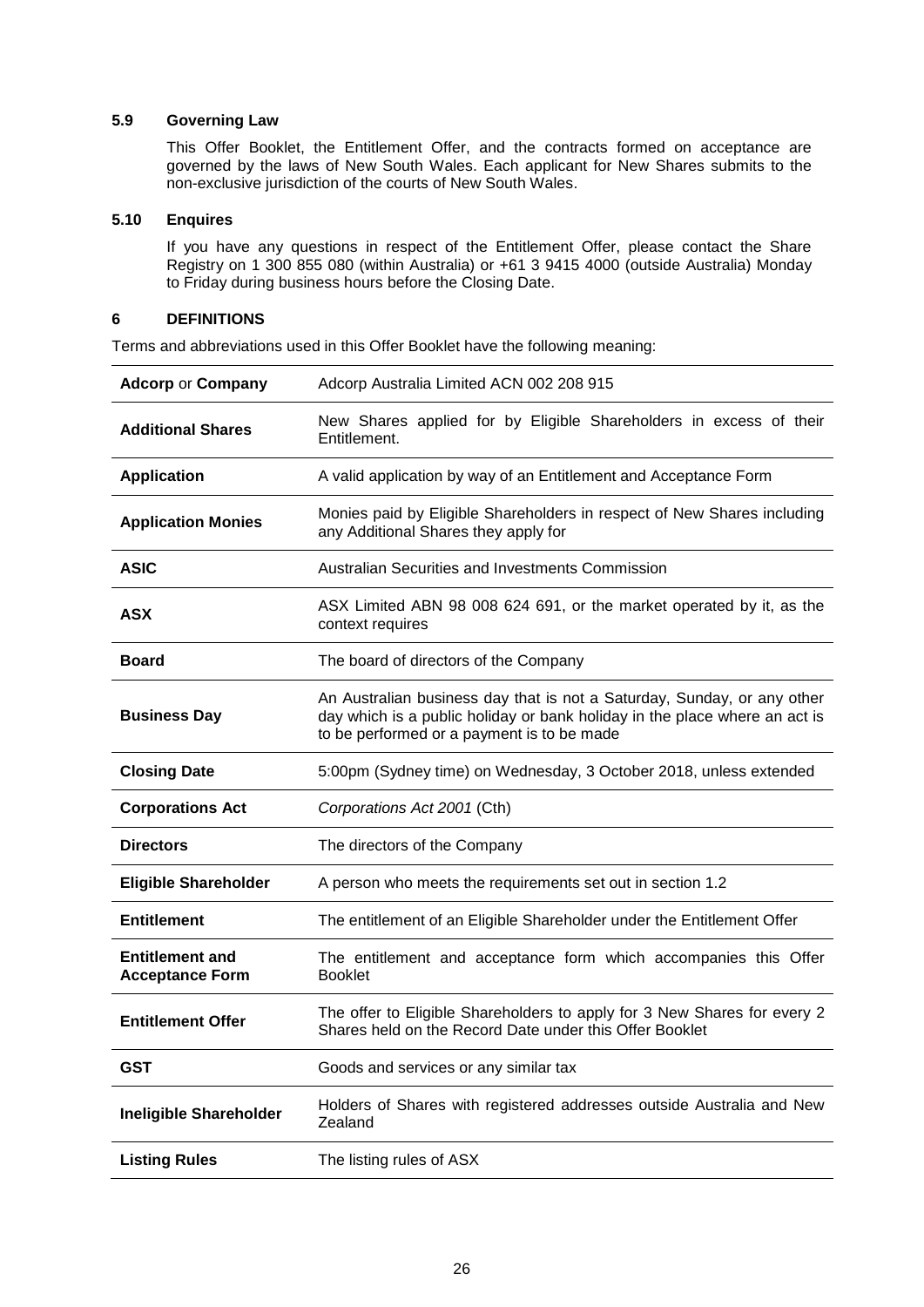| <b>New Share</b>              | A Share to be issued pursuant to the Entitlement Offer                                                                                                                                                                                                  |
|-------------------------------|---------------------------------------------------------------------------------------------------------------------------------------------------------------------------------------------------------------------------------------------------------|
| <b>Offer Booklet</b>          | This document dated 11 September 2018, including the accompanying<br><b>Entitlement and Acceptance Form</b>                                                                                                                                             |
| <b>Offer Price</b>            | \$0.011 (1.1 cents) per New Share                                                                                                                                                                                                                       |
| <b>Record Date</b>            | 7:00pm (Sydney time) on Friday, 14 September 2018                                                                                                                                                                                                       |
| <b>Rodwell Associates</b>     | Entities associated with Mr Ian Rodwell, including the Underwriter                                                                                                                                                                                      |
| <b>Share</b>                  | A fully paid ordinary share in the Company                                                                                                                                                                                                              |
| <b>Share Registry</b>         | Computershare Investor Services Pty Limited ACN 078 279 277                                                                                                                                                                                             |
| <b>Shareholder</b>            | A registered holder of Shares                                                                                                                                                                                                                           |
| <b>Shortfall</b>              | Those New Shares not subscribed for by Eligible Shareholders under the<br><b>Entitlement Offer</b>                                                                                                                                                      |
| <b>Shortfall Facility</b>     | The facility whereby Eligible Shareholders that have fully subscribed for<br>their Entitlements under the Entitlement Offer may subscribe for<br><b>Additional Shares</b>                                                                               |
| <b>Trading Period</b>         | The period in which Entitlements may be traded or transferred<br>commencing on Thursday, 13 September 2018 and<br>ending on<br>Wednesday, 26 September 2018.                                                                                            |
| <b>Underwriter or MCO</b>     | MCO Nominees Pty Ltd ACN 609 094 724 as trustee for AAU Unit Trust,<br>an entity associated with Mr Ian Rodwell.                                                                                                                                        |
| <b>Underwriting Agreement</b> | The underwriting agreement between the Underwriter and the Company,<br>pursuant to which the Underwriter has agreed to subscribe for the<br>balance of the Shortfall that remains after the issue of Additional Shares<br>under the Shortfall Facility. |